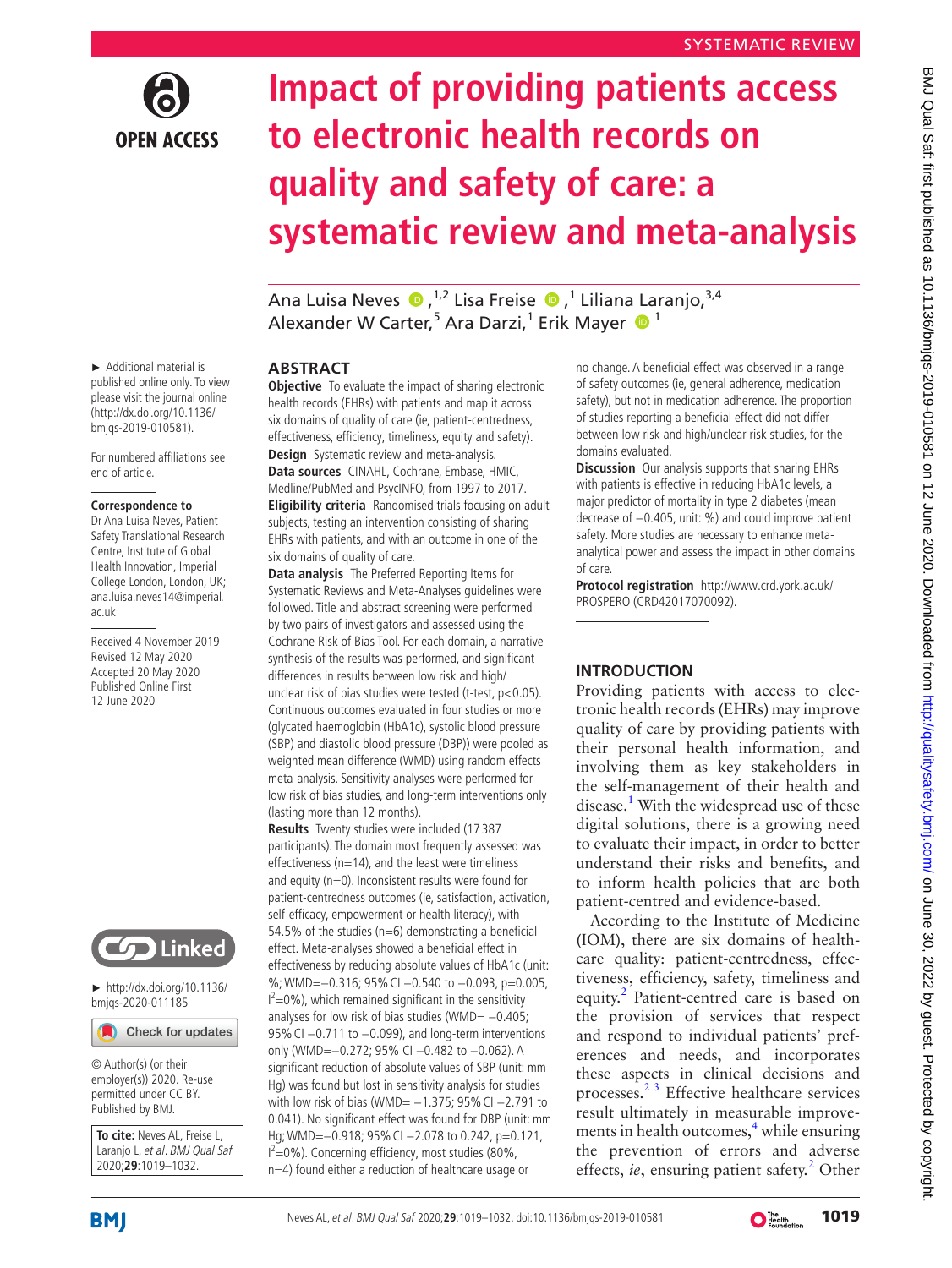dimensions of quality care delivery include minimising waste of resources (ie, efficiency), minimising delays in the provision of care (ie, timeliness) and avoiding differences in the provision of services to all groups of healthcare users (ie, equity).<sup>2</sup>

Despite the claims on the theorised benefits of providing patients with access to EHRs, there is still a considerable lack of evidence of their demonstrated impact. Though evidence suggests that these interventions improve patient satisfaction and communica- $\frac{1}{100}$  for  $\frac{1}{100}$  clear benefits were found on effectiveness.<sup>[5](#page-12-3)</sup> Previous studies<sup>56</sup> were also unable to find a beneficial effect on efficiency measures, such as number of faceto-face visits and telephone appointments.

Five landmark reviews provided a comprehensive characterisation of the literature published until  $2013.^{5-9}$  One of them<sup>5</sup> included studies evaluating the impact of both paper-based and electronic records, a heterogeneity that challenges the identification of individual benefits of the digital approach. The authors of previous systematic reviews highlight the paucity of published papers, and a tendency to include small and methodologically less robust studies, $\frac{s}{s}$  with a high risk of bias.<sup>9</sup> In fact, only one systematic review specifically including randomised trials was published in 2012, having found only two studies investigating the impact on effectiveness.<sup>[7](#page-12-5)</sup> Recent discussions around patients' rights and data ownership have acted as strong drivers to allocate resources to interventions capitalising on EHRs with patient access.<sup>[10](#page-12-6)</sup> Therefore, it is plausible that the more recent literature has provided new evidence to shed light on this subject.

This work builds on the previous landmark reviews, and aims to capture recent, highest quality evidence (ie, randomised trials) in order to clarify the impact of providing patients access to EHRs. The main objective of this systematic review was to assess the impact of these interventions on the six dimensions of quality of care.

### **Methods**

The Preferred Reporting Items for Systematic Reviews and Meta-Analyses guidelines<sup>11</sup> were followed in conducting this systematic review ([online supplemen](https://dx.doi.org/10.1136/bmjqs-2019-010581)[tary file 1\)](https://dx.doi.org/10.1136/bmjqs-2019-010581). The study protocol was registered with the International Prospective Register of Systematic Reviews (PROSPERO) (CRD42017070092) and is available as an open access paper.<sup>[12](#page-12-8)</sup> Any differences between the protocol and review are described in [online supplementary file 2](https://dx.doi.org/10.1136/bmjqs-2019-010581).

### **Search strategy**

A systematic search of the literature published between 1997 and 2017 was performed on Current Index to Nursing and Allied Health Literature (CINAHL), Cochrane, Embase, Health Management and Policy Database (HMIC), Medline/PubMed and PsycINFO, using free terms and controlled vocabulary, whenever

supported.<sup>[12](#page-12-8)</sup> The reference lists of relevant articles (including systematic reviews), and grey literature (including PROSPERO, reports of relevant stakeholder organisations (NHS Digital, AMIA, eHealth at WHO, International Society for Telemedicine and eHealth), and conference proceedings (last 5 years) of related conferences (American Medical Informatics Association, MedInfo, Medicine 2.0, Medicine X)) were also screened.

### Study selection criteria

We included randomised trials only (see [online supple](https://dx.doi.org/10.1136/bmjqs-2019-010581)[mentary file 2](https://dx.doi.org/10.1136/bmjqs-2019-010581)) that met the following criteria: (1) Focused on adults subjects (eg, patients, carers). (2) Included an intervention consisting of sharing EHRs with patients (either isolated or as part of a multicomponent intervention, that could include the identification of discrepancies in records, messaging systems, access to educational material, or other). (3) Had an outcome evaluating at least one of the six domains of quality of care. Studies were excluded if they (1) Included participants aged 16 years and under. (2) Had an intervention consisting of health reminders only. (3) Only reported cognitive outcomes (eg, intent) or other subjective measures only (eg, subjective perception of health and/or well-being). The detailed screening strategy is described in the study protocol. $^{12}$  $^{12}$  $^{12}$ 

### Data extraction

One investigator extracted information from the included studies into a standardised computer-based spreadsheet, which was reviewed by a second investigator for consistency. The data collected for each study included: name of the first author, year of publication, number of participants, participants' characteristics and setting, date of the intervention, study duration, study design, intervention characteristics, domain of healthcare quality assessed, main outcomes (specifying if primary or secondary), effect size (means (SD) or % for every group, whenever possible; or difference between groups, if the only information available), statistical significance, overall quality score.

### Risk of bias assessment

Risk of bias was evaluated using the Cochrane Risk of Bias Tool.[13](#page-12-9) Two investigators reviewed all eligible studies in order to appraise their risk of bias (ALN, LF; ALN, LL). A third investigator resolved disagreements (LL, LF). A study was considered as 'overall low risk' if scoring low risk for at least 50% of the criteria evaluated; otherwise, the study was considered having an 'overall high/unclear risk'.

### Data synthesis and meta-analysis

A narrative synthesis of results was performed by domain of quality of care (IOM framework).<sup>[2](#page-12-1)</sup> For the meta-analysis, continuous outcomes representing the same variable and reported in at least four studies were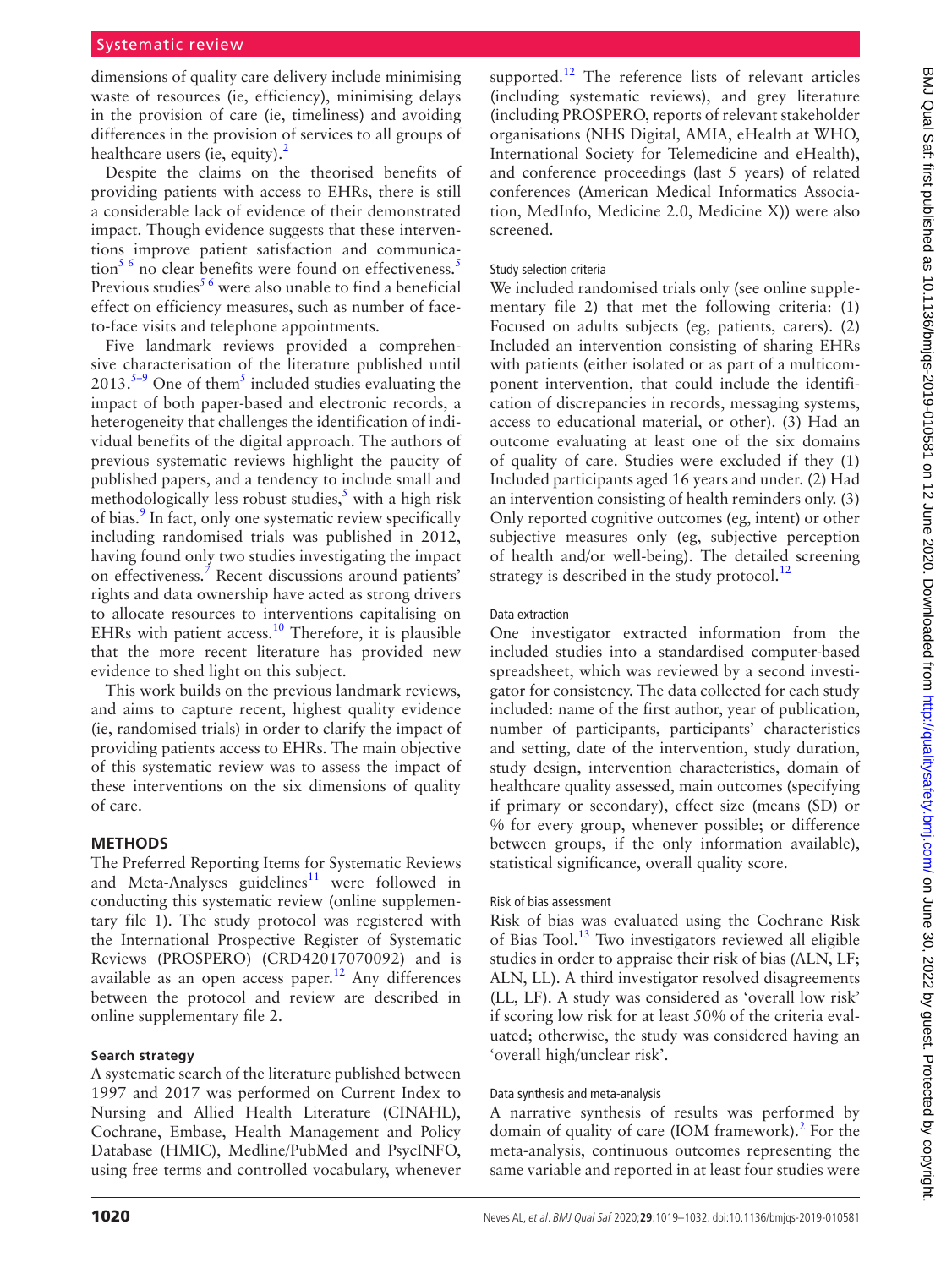pooled using random effects. This was the case for HbA1c (reported as the percentage of glycated haemoglobin over the total, %), and for systolic and diastolic blood pressure (SBP and DBP, respectively; both reported in mm Hg). All effect sizes are shown as absolute difference in means (DM) (weighted mean difference (WMD)) and classified as negative when in favour of the intervention, and positive when in favour of the control. Heterogeneity was assessed using  $I^2$  (<30%: low; 30%–60%: moderate; 60%–90%: substantial;  $>90\%$ : considerable).<sup>13</sup>. The presence of publication bias was evaluated by a funnel plot. Comprehensive meta-analysis V.2.3. was used for statistical analysis.

### Sensitivity analysis and subgroup analysis

For each domain of quality, we described the proportion of studies showing beneficial effects in both 'low risk' and 'unclear/high risk of bias' groups. Sensitivity analyses were conducted, excluding high/unclear risk of bias studies (for HbA1c and SBP), and short-term interventions (lasting less than 12 months) for HbA1c. Further information is provided in [online supplemen](https://dx.doi.org/10.1136/bmjqs-2019-010581)[tary file 2](https://dx.doi.org/10.1136/bmjqs-2019-010581).

### Patient and public involvement

Our research question emerged from the implementation evaluation of the Care Information Exchange ([https://www.careinformationexchange-nwl.nhs.](https://www.careinformationexchange-nwl.nhs.uk/) [uk/\)](https://www.careinformationexchange-nwl.nhs.uk/), a portal/EHR with patient access available to 2.4million people in North-West London. Lay partners will be involved in summarising the research findings into lay summaries and reports.

## **Results**

The database search retrieved 6594 citations [\(figure](#page-2-0) 1). Titles and abstracts were screened, and 1698 duplicates were excluded, as well as 4801 articles that did not meet the inclusion criteria. After the full-text screening of the remaining articles (n=95), 72 additional papers did not meet inclusion criteria and were therefore excluded. The kappa statistic measuring intercoder agreement in title and abstract screening was 0.40 (fair agreement). Screening of reference lists of systematic reviews revealed 13 additional studies that met our predefined criteria. A total of 36 papers was obtained, which included 20 randomised trials (17 randomised controlled trials (RCTs) and 3 cluster randomised trial (CRTs)).

### **Description of included studies**

The 20 included studies involved a total of 17387 participants [\(table](#page-3-0) 1). Publication year ranged from 1999 to 2013 and study duration varied between 3 months and 32 months. Participants included had a range of health conditions, including type 2 diabetes  $(n=7)$ ,<sup>14–20</sup> heart failure  $(n=2)$ ,<sup>21–22</sup> arterial hypertension  $(n=2)$ ,  $23 \times 24$  cancer  $(n=1)$ ,  $25 \times 12$  $25 \times 12$  type 1 diabetes



<span id="page-2-0"></span>**Figure 1** Flow diagram of included studies. CRT, cluster randomised trial; RCT, randomised controlled trial.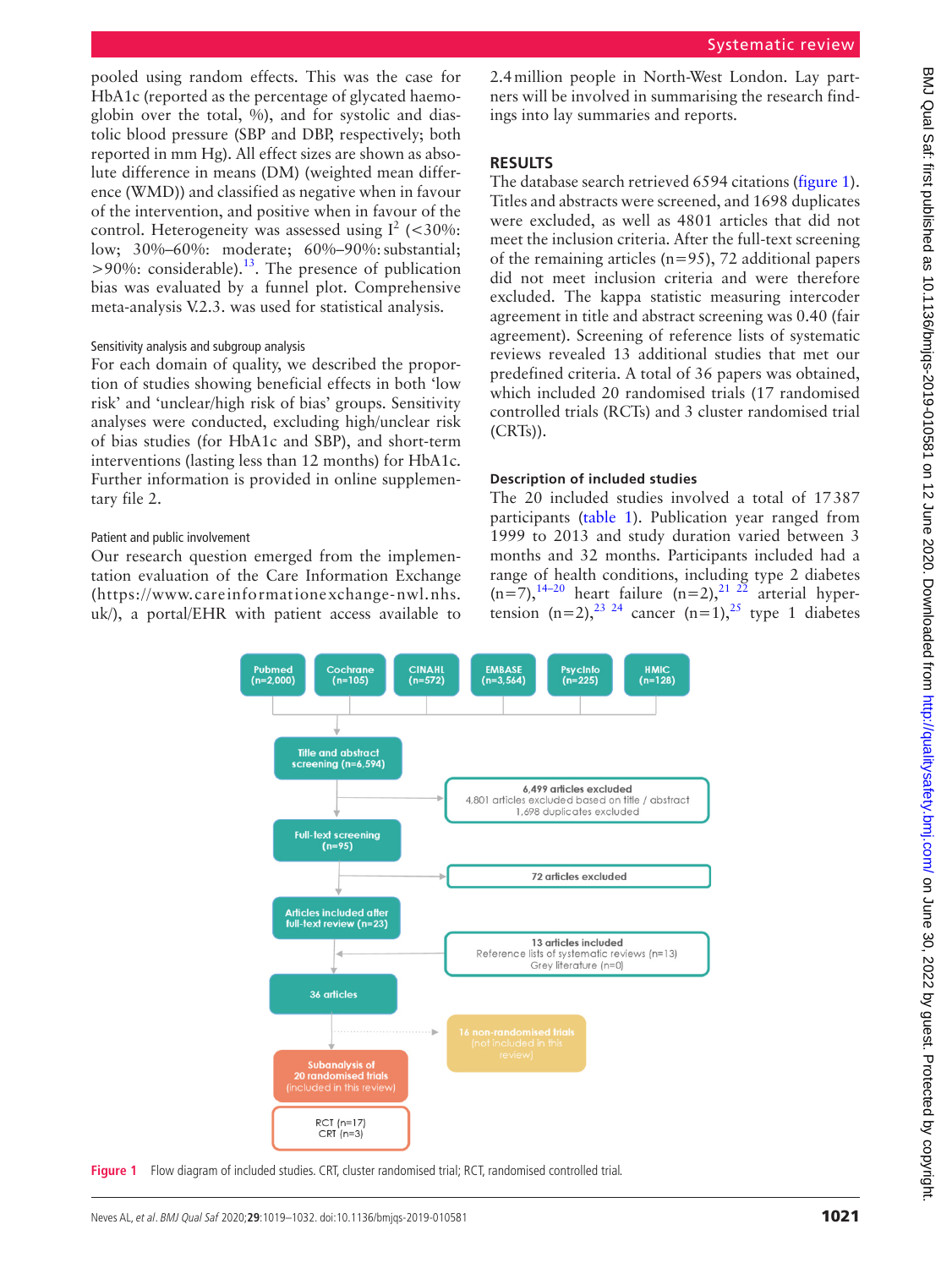<span id="page-3-0"></span>

| Table 1                             |            | Characteristics of the included studies                |                         |                                                                                  |                  |                                                                                                                                                   |                                                               |                                                                                                                                                                                                                                                                   |                                                                                                                                                                                                                                                                                                          |
|-------------------------------------|------------|--------------------------------------------------------|-------------------------|----------------------------------------------------------------------------------|------------------|---------------------------------------------------------------------------------------------------------------------------------------------------|---------------------------------------------------------------|-------------------------------------------------------------------------------------------------------------------------------------------------------------------------------------------------------------------------------------------------------------------|----------------------------------------------------------------------------------------------------------------------------------------------------------------------------------------------------------------------------------------------------------------------------------------------------------|
|                                     |            |                                                        |                         |                                                                                  |                  |                                                                                                                                                   |                                                               | Intervention                                                                                                                                                                                                                                                      |                                                                                                                                                                                                                                                                                                          |
| Author, year                        | Study type | $N^*(l;C)$                                             | Date of<br>intervention | Participants<br>(setting)                                                        | <b>Duration</b>  | Study design and<br>comparison                                                                                                                    | Retention rates <sup>+</sup> EHR-sharing<br>$(%)$ total (I:C) | component                                                                                                                                                                                                                                                         | Other components of<br>the intervention                                                                                                                                                                                                                                                                  |
| Chrischilles,<br>2013 <sup>29</sup> | <b>RCT</b> | $\begin{array}{c} 1075 \\ (1802) \\ C:273 \end{array}$ | 2010-2011               | General population<br>survey to voters)<br>$(>65$ years old)<br>(general public- | $\overline{6}$ M | Standard care control<br>$2$ -arm study<br>group                                                                                                  | 100.0 (1:100.0;<br>C: 100.0                                   | Web-based health record<br>past medicines, allergies,<br>health conditions, and<br>Access to current and<br>health event tracking<br>over time                                                                                                                    | medication-use patient<br>Display of general<br>Medication safety<br>safety indicators<br>messages                                                                                                                                                                                                       |
| Earnest, 2004 <sup>21</sup>         | RCT        | $107$<br>$(.54;$<br>$(.53)$                            | 2002                    | Patients with chronic<br>(secondary care)<br>heart failure                       | 12 M             | Standard care control<br>2-arm study<br>qroup                                                                                                     | (1:70.4; C:81.1)<br>75.7                                      | Web-based health record<br>Access to medical record<br>laboratory reports, and<br>test results, as well as<br>information regarding<br>with clinical notes,<br>heart failure                                                                                      | Secure messaging system                                                                                                                                                                                                                                                                                  |
| Fonda, 2009 <sup>14</sup>           | RCT        | (1:52; C:52)<br>104                                    | $\leq$                  | Patients with poorly<br>controlled T2DM<br>secondary care)<br>primary and        | 12 M             | Standard care control<br>$2$ -arm study<br>group                                                                                                  | $\leq$                                                        | Web-based health record<br>transmissions from blood<br>graphic and tabular form<br>which accepts electronic<br>care manager to review<br>monitoring devices and<br>for the participant and<br>displays these data in<br>pressure and glucose<br>Access to website | Links to other web-based<br>Secure messaging system<br>Web-enabled diabetes<br>educational modules<br>diabetes resources                                                                                                                                                                                 |
| Grant, 2008 <sup>33</sup>           | RCT        | (1:126; C:118)<br>244                                  | 2005-                   | General population<br>(primary care)                                             | 12 M             | Active care control group<br>maintenance information)<br>family history and health<br>to update and submit<br>(ie, access to a PHR<br>2-arm study | (1:65.0; C:34.7)<br>64.0                                      | recent results and current<br>Web-based health record<br>pressure, LDL-cholesterol,<br>Access to medications<br>treatment information<br>preventive care and<br>lists, glucose, blood                                                                             | and free text boxes within<br>Secure messaging system<br>medication; check boxes<br>patients to enter therapy<br>to address specific care<br>concerns and requests<br>and adverse effects of<br>the PHR encouraged<br>(platform to reply to<br>questions regarding<br>adherence barriers<br>limitations) |
|                                     |            |                                                        |                         |                                                                                  |                  |                                                                                                                                                   |                                                               |                                                                                                                                                                                                                                                                   | Continued                                                                                                                                                                                                                                                                                                |

### Systematic review L,

 $\overline{a}$ 

 $\overline{a}$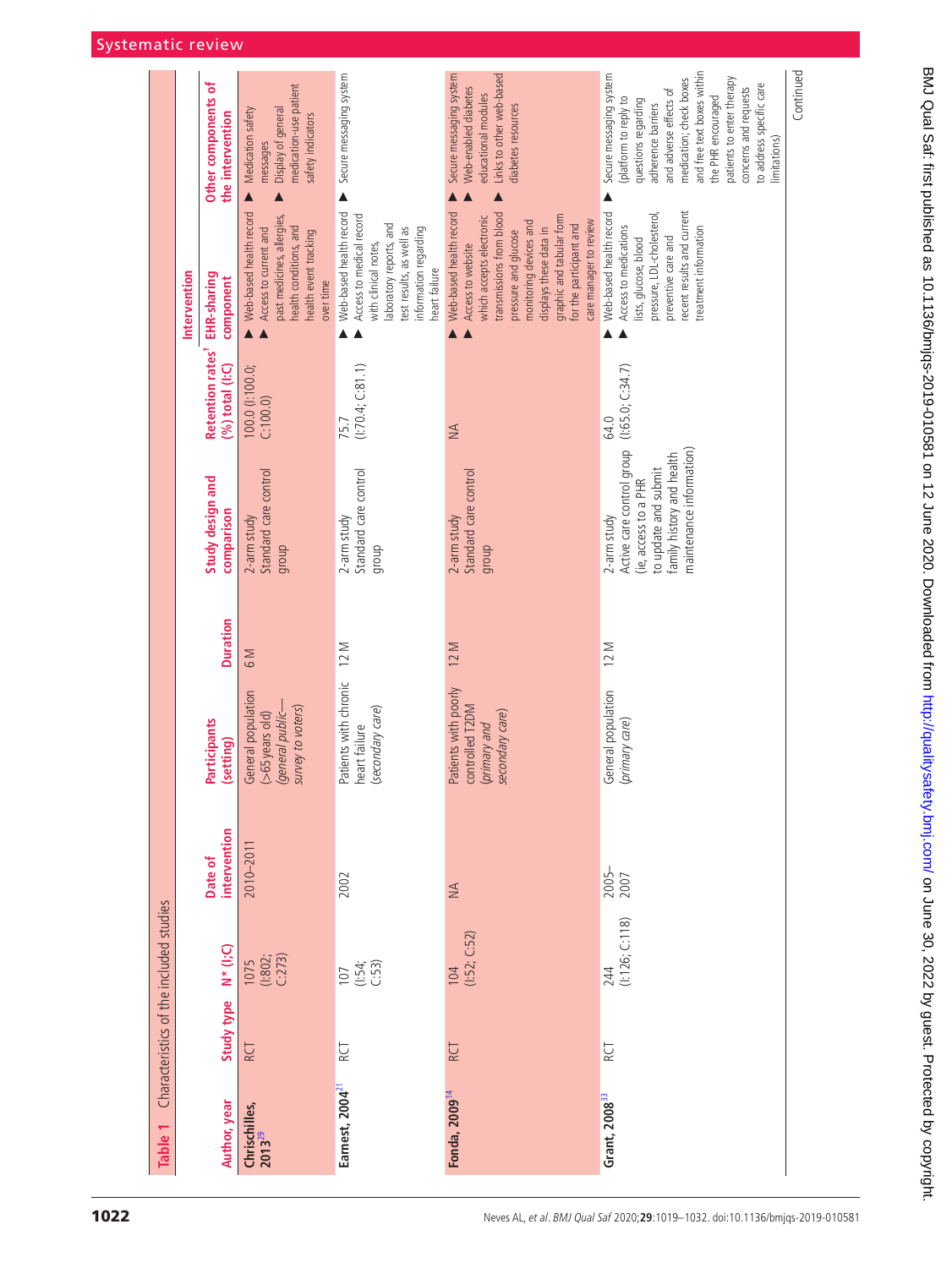|                   |                                                                 |                                                                                                                                                                                                 |                                                                                                                  |                                                                                                                                                                                                    | Continued |
|-------------------|-----------------------------------------------------------------|-------------------------------------------------------------------------------------------------------------------------------------------------------------------------------------------------|------------------------------------------------------------------------------------------------------------------|----------------------------------------------------------------------------------------------------------------------------------------------------------------------------------------------------|-----------|
|                   | Other components of<br>the intervention                         | Secure messaging system<br>medications and make<br>Ability to refill<br>appointments                                                                                                            | medication reminders<br>Targets of risk factors<br>Appointment and<br>recommendation<br>Personalised<br>messages | used were linked to in the<br>Explanation about terms<br>General information<br>medical records<br>about cancer                                                                                    |           |
|                   |                                                                 |                                                                                                                                                                                                 | Δ                                                                                                                | $\blacktriangle$                                                                                                                                                                                   |           |
|                   | Intervention<br>component                                       | Web-based health record<br>Ability to view current<br>laboratory test results,<br>clinic visit summaries,<br>and lists of allergies,<br>immunisations, and<br>health conditions,<br>medications | care provider access to<br>diabetes tracker of 13<br>Patient and primary<br>risk factors                         | record, or choice between<br>viewed sent to patients<br>Printout of information<br>Summary of medical<br>Touch screen health<br>personal or general<br>record kiosk<br>information                 |           |
|                   |                                                                 |                                                                                                                                                                                                 | ▲                                                                                                                |                                                                                                                                                                                                    |           |
|                   | Retention rates <sup>+</sup> EHR-sharing<br>$(%)$ total $(1:C)$ | (11:94.9; 12:90.8)<br>C:95.7<br>93.8                                                                                                                                                            | 68.7 (1:68.4;<br>C:69.0                                                                                          | (11:76.6; 12:87.6;<br>C:85.6<br>83.4                                                                                                                                                               |           |
|                   |                                                                 | BP monitoring and secure<br>In this work, only control<br>Intervention 1(11): home<br>Intervention 2(I2): home<br>training plus pharmacist<br>BP monitoring and Web                             |                                                                                                                  | to general information on<br>Intervention 2(I2): Access<br>Intervention 1(11): Access<br>to personal and general                                                                                   |           |
|                   | Study design and<br>comparison                                  | delivered through web<br>Standard care control<br>and intervention one<br>patient Web services<br>care management<br>communications<br>were considered<br>training only<br>3-arm study<br>group | Standard care control<br>2-arm study<br>dionb                                                                    | information in varying<br>comparisons between<br>Standard care control<br>control and I2 will be<br>order via a computer<br>In this work only<br>3-arm study<br>a computer)<br>considered<br>group |           |
|                   |                                                                 |                                                                                                                                                                                                 |                                                                                                                  |                                                                                                                                                                                                    |           |
|                   | <b>Duration</b>                                                 | 12 M                                                                                                                                                                                            | $\overline{6}$ M                                                                                                 | 3 M                                                                                                                                                                                                |           |
|                   |                                                                 |                                                                                                                                                                                                 |                                                                                                                  |                                                                                                                                                                                                    |           |
|                   | Participants<br>(setting)                                       | Hypertensive patients<br>secondary care)<br>(primary and                                                                                                                                        | Patients with type 2<br>(primary care)<br>diabetes                                                               | Radiotherapy patients<br>(secondary care)                                                                                                                                                          |           |
|                   |                                                                 |                                                                                                                                                                                                 |                                                                                                                  |                                                                                                                                                                                                    |           |
|                   | intervention<br>Date of                                         | $\leq$                                                                                                                                                                                          | 2002-<br>2003                                                                                                    | 1997                                                                                                                                                                                               |           |
|                   |                                                                 |                                                                                                                                                                                                 |                                                                                                                  |                                                                                                                                                                                                    |           |
|                   | $N^*(I;C)$                                                      | I2:261; C:258)<br>(11:259;<br>778                                                                                                                                                               | (1:253; C:258)<br>511                                                                                            | (11:167; 12:178;<br>C:180)<br>525                                                                                                                                                                  |           |
|                   | Study type                                                      |                                                                                                                                                                                                 |                                                                                                                  |                                                                                                                                                                                                    |           |
|                   |                                                                 | <b>RCT</b>                                                                                                                                                                                      | RCT                                                                                                              | RCT                                                                                                                                                                                                |           |
| Table 1 Continued | Author, year                                                    |                                                                                                                                                                                                 | Holbrook, 2009 <sup>15</sup>                                                                                     |                                                                                                                                                                                                    |           |
|                   |                                                                 | Green,<br>$2008^{23}$                                                                                                                                                                           |                                                                                                                  | Jones,<br>1999 <sup>25</sup>                                                                                                                                                                       |           |

# Systematic review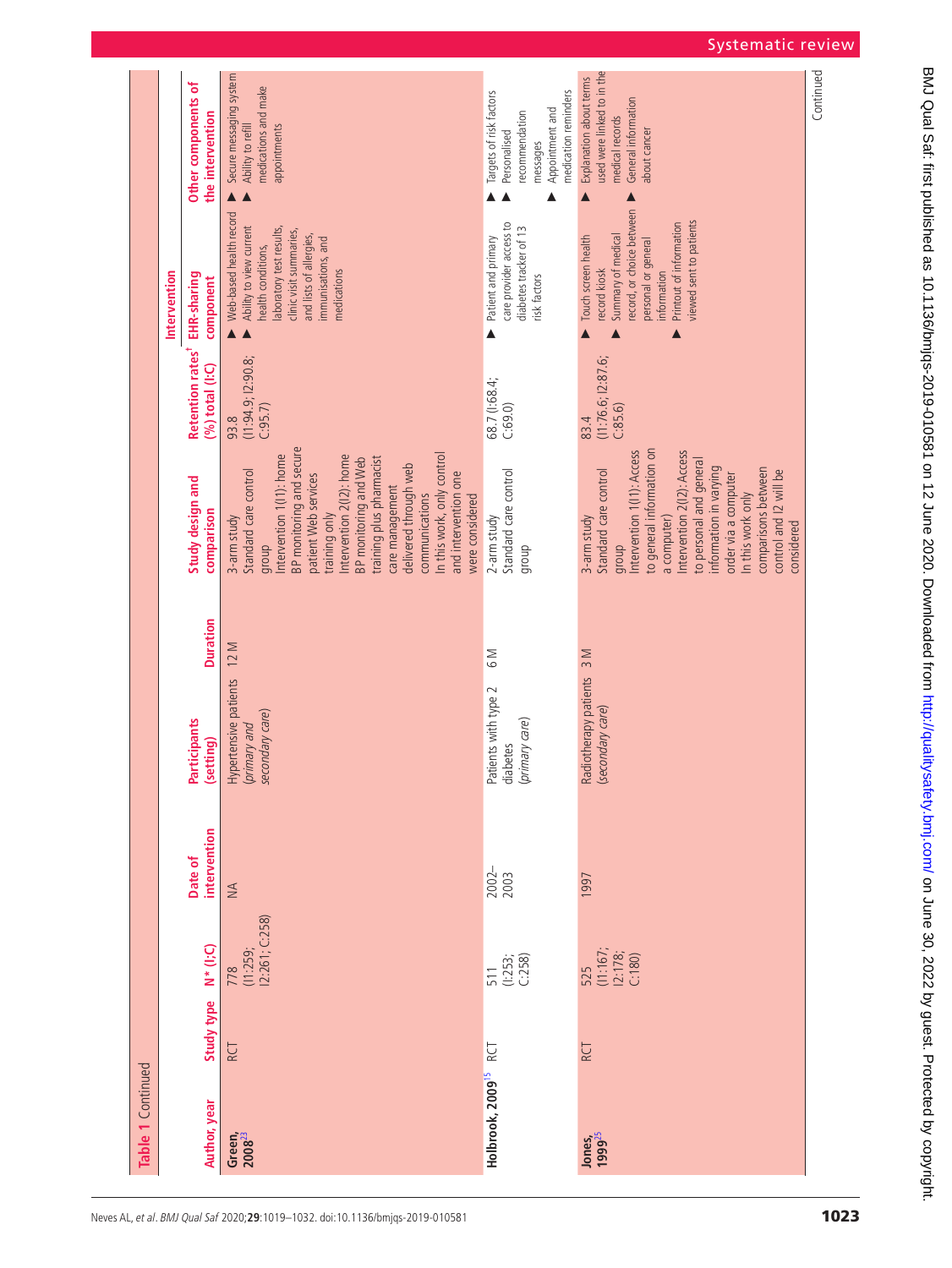| Table 1 Continued                 |            |                                 |                         |                                                                                  |                 |                                                  |                                                   |                                                                                                                                                                                                                                                                  |                                                                                                                                                                                                                                                                                          |
|-----------------------------------|------------|---------------------------------|-------------------------|----------------------------------------------------------------------------------|-----------------|--------------------------------------------------|---------------------------------------------------|------------------------------------------------------------------------------------------------------------------------------------------------------------------------------------------------------------------------------------------------------------------|------------------------------------------------------------------------------------------------------------------------------------------------------------------------------------------------------------------------------------------------------------------------------------------|
|                                   |            |                                 |                         |                                                                                  |                 |                                                  |                                                   | Intervention                                                                                                                                                                                                                                                     |                                                                                                                                                                                                                                                                                          |
| Author, year                      | Study type | $N^*(l;C)$                      | intervention<br>Date of | Participants<br>(setting)                                                        | <b>Duration</b> | Study design and<br>comparison                   | Retention rates <sup>+</sup><br>$(%)$ total (I:C) | EHR-sharing<br>component                                                                                                                                                                                                                                         | Other components of<br>the intervention                                                                                                                                                                                                                                                  |
| Khan, $2010^{16}$                 | RCT        | (1:3856; C:3512)<br>7368        | $\lessgtr$              | diabetes (primary and<br>Patients with type 2<br>secondary care)                 | 32 M            | Standard care control<br>2-arm study<br>group    | (1:100.0; C:100.0)<br>100.0                       | protein results) accessible<br>results from independent<br>Overdue reminders and<br>Centralised laboratory<br>alerts to patients with<br>creatinine, and urine<br>elevated test results<br>(haemoglobin A1c,<br>cholesterol, serum<br>aboratories<br>to patients | Generation of flow sheets<br>with laboratory results,<br>reminders of overdue<br>summary population<br>eports for providers<br>laboratory tests, and                                                                                                                                     |
| $Krist, 2012^{32}$                | <b>RCT</b> | 4500 (1:2250:<br>C:2250)        | $2008 -$<br>2009        | General population<br>(primary care)                                             | 16 M            | Standard care control<br>$2$ -arm study<br>dionb | $\lessgtr$                                        | Access to relevant details<br>in the patient's history<br>(prior laboratory test<br>values and dates)                                                                                                                                                            | recommendations based<br>informational material<br>Preventive services<br>and decision aids<br>Links to relevant<br>on EHR data                                                                                                                                                          |
| McCarrier, 2009 <sup>26</sup> RCT |            | (1:42; 0:36)<br>$\overline{78}$ | 2005-<br>2006           | 1 diabetes (primary<br>Patients with type<br>care)                               | 12 M            | Standard care control<br>2-arm study<br>qroup    | 83.3 (1:85.7;<br>C:80.6                           | Web-based health record<br>physician notes, and test<br>with clinical encounters,<br>Access to entire EHR<br>results                                                                                                                                             | self-management support<br>plans for self-efficacy and<br>Educational information<br>Blood glucose readings<br>and exercise data can<br>Generations of action<br>Medication, nutrition,<br>be registered by both<br>uploaded by patients<br>patients and case<br>on diabetes<br>managers |
| McMahon, 2005 <sup>17</sup> RCT   |            | (1:52; C:52)<br>104             | 2004                    | 2 diabetes patients<br>Patients with type<br>both primary and<br>secondary care) | 12 M            | Standard care control<br>2-arm study<br>group    | 75.9 (1:75.0;<br>C:76.9)                          | view of measurements<br>value upload for blood<br>management site with<br>Graphical and tabular<br>pressure and glucose<br>provided for patients<br>monitoring devices<br>Web-based care-<br>and HCPs                                                            | management training on<br>intervention participants<br>Computer training and<br>Messaging with care<br>Educational material<br>support available to<br>manager via site<br>Half-day self-<br>diabetes                                                                                    |
|                                   |            |                                 |                         |                                                                                  |                 |                                                  |                                                   |                                                                                                                                                                                                                                                                  | Continued                                                                                                                                                                                                                                                                                |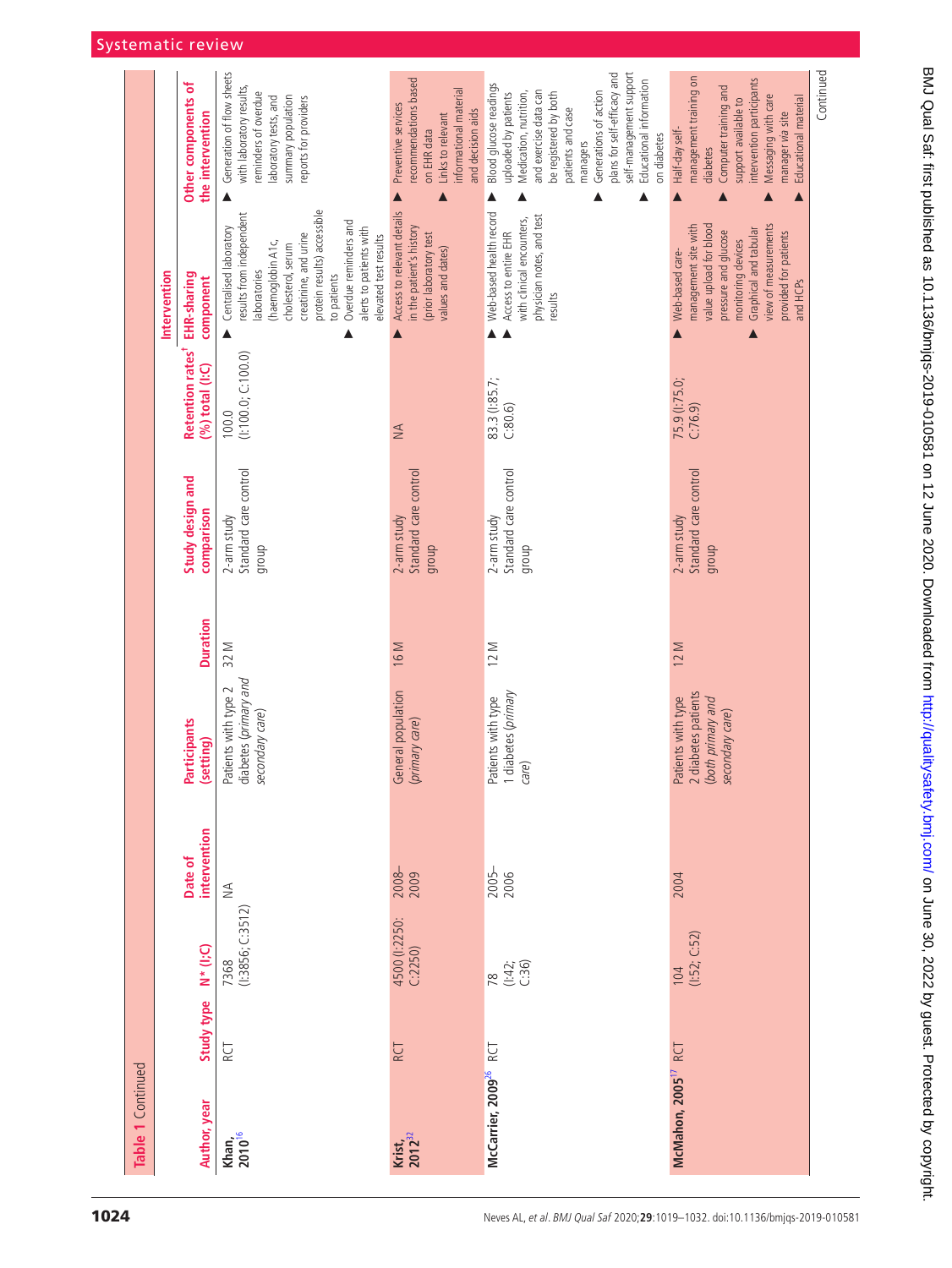| Table 1 Continued                 |            |                                                                                     |                         |                                                                                  |                              |                                                                                                                                                                         |                                                                |                                                                                                                                                        |                                                                                                                                                                                      |
|-----------------------------------|------------|-------------------------------------------------------------------------------------|-------------------------|----------------------------------------------------------------------------------|------------------------------|-------------------------------------------------------------------------------------------------------------------------------------------------------------------------|----------------------------------------------------------------|--------------------------------------------------------------------------------------------------------------------------------------------------------|--------------------------------------------------------------------------------------------------------------------------------------------------------------------------------------|
|                                   |            |                                                                                     |                         |                                                                                  |                              |                                                                                                                                                                         |                                                                | Intervention                                                                                                                                           |                                                                                                                                                                                      |
| Author, year                      | Study type | $N^*$ (I;C)                                                                         | intervention<br>Date of | <b>Participants</b><br>(setting)                                                 | <b>Duration</b>              | Study design and<br>comparison                                                                                                                                          | Retention rates <sup>+</sup> EHR-sharing<br>$(96)$ total (I:C) | component                                                                                                                                              | Other components of<br>the intervention                                                                                                                                              |
| Nagykaldi, 2012 <sup>31</sup>     | CRT        | 384<br>C:NA;<br>C:NA)                                                               | $\lessgtr$              | General population<br>(primary care)                                             | 12 M                         | Standard care control<br>2-arm study<br>dionb                                                                                                                           | 68.5<br>(:NA;<br>C:NA)                                         | Web-based patient portal<br>with option to manage<br>health information and<br>download a personal<br>health record                                    | Personalised wellness<br>information available<br>plan, prevention and<br>longitudinal health                                                                                        |
| Quinn, 2008 <sup>19</sup>         | RCT        | $26$<br>( $(13; C.13)$                                                              | 2006                    | diabetes patients<br>Patients with type<br>2 diabetes patients<br>(primary care) | 3 M                          | Standard care control<br>2-arm study<br>group                                                                                                                           | $\leq$                                                         | value sent directly to the<br>patient's mobile phone<br>Display of medications<br>Real-time feedback on<br>Blood glucose meter<br>blood glucose levels | Educational information                                                                                                                                                              |
| Ralston, 2009 <sup>18</sup>       | RCT        | 83<br>(:42;<br>C:41)                                                                | 2002-                   | Patients with type 2<br>(secondary care)<br>diabetes                             | 12 M                         | Standard care control<br>2-arm study<br>qroup                                                                                                                           | 90.3 (1:92.95;<br>C:87.8)                                      | Web-based EHR access<br>glucose measurements<br>Feedback on blood                                                                                      | Educational information<br>Messaging system for<br>(exercise, diet and<br>patients and staff<br>medication)                                                                          |
| Ross,<br>2004 <sup>22</sup>       | RCT        | $\begin{array}{c} 107 \\ (1:54) \\ (-:53) \\ 541 \\ (1:267) \\ (-:274) \end{array}$ | 2001                    | Patients with heart<br>failure (secondary<br>care)                               | 12 M                         | Standard care control<br>2-arm study<br>qroup                                                                                                                           | (1:81.1)<br>C:70.3<br>75.7                                     | Web-based EHR access<br>practice                                                                                                                       | Educational information<br>Messaging system for<br>patients and staff                                                                                                                |
| Schnipper, 2012 <sup>30</sup> CRT |            |                                                                                     | 2005-<br>2007           | General population<br>(primary care)                                             | $\stackrel{\triangle}{\geq}$ | Active care control group<br>a different EHR-linked<br>(ie, patients received<br>2-arm study<br>intervention)                                                           | $(1:100.0\%$<br>C:49.3%<br>74.3%                               | Web-based medication<br>module linked to EHR                                                                                                           | Communication with their<br>physician via secure email<br>Prescription renewals<br>and access a health<br>information library<br>appointments and<br>Ability to request<br>referrals |
| $S$ haw,<br>2008 <sup>28</sup>    | RCT        | $193$<br>$(.97;$<br>$(.96)$                                                         | 2004-                   | Maternity centre<br>(primary care)                                               | $\leq$                       | Active care control group<br>general pregnancy health<br>website but with links to<br>(ie, patients received<br>access to the same<br>information alone)<br>2-arm study | (1.64.9; C.44.8)<br>54.9                                       | antenatal health record<br>Web-based access to                                                                                                         | control and intervention<br>information website for<br>Access to general<br>pregnancy health<br>groups                                                                               |
|                                   |            |                                                                                     |                         |                                                                                  |                              |                                                                                                                                                                         |                                                                |                                                                                                                                                        | Continued                                                                                                                                                                            |

## Systematic review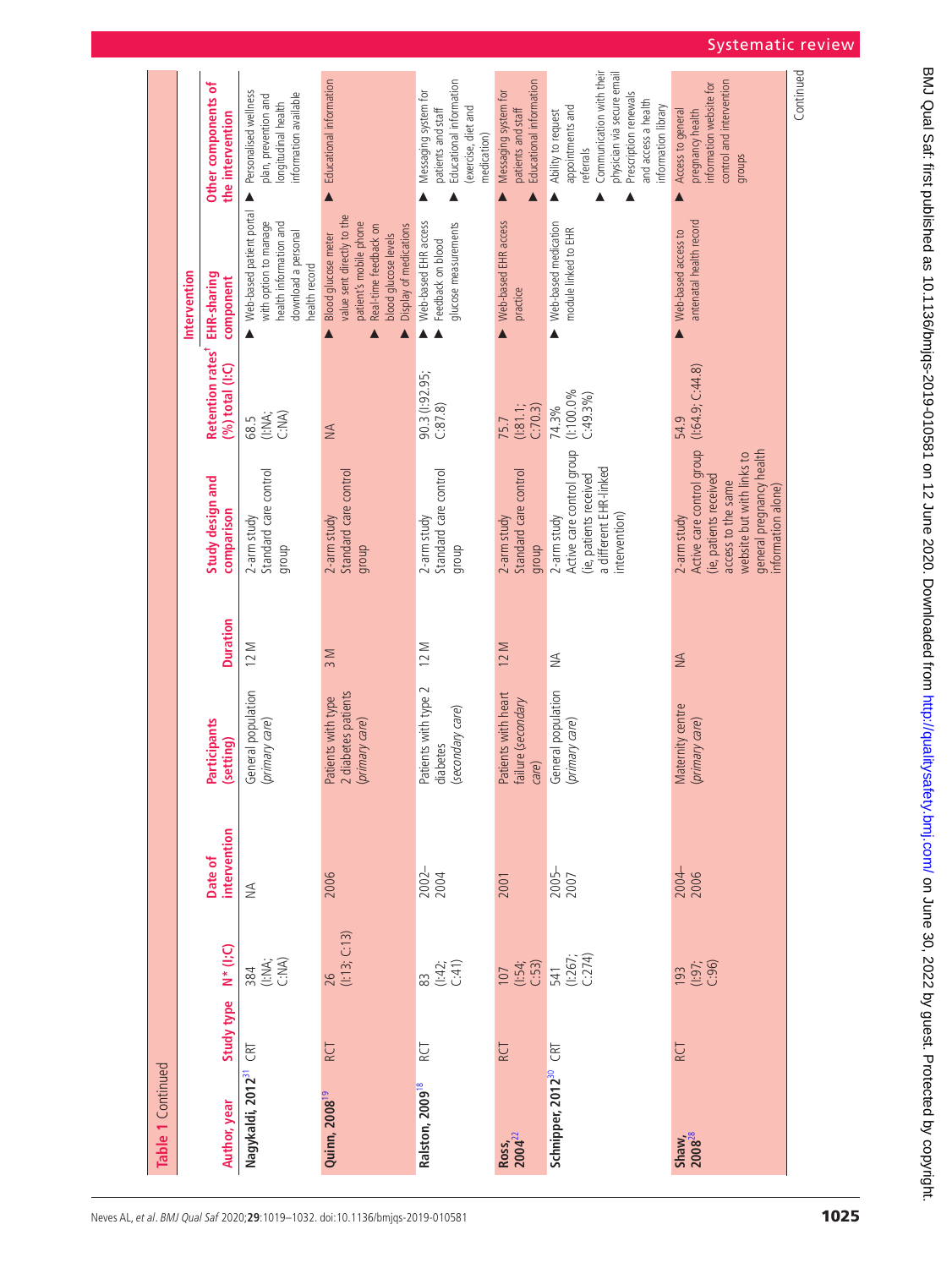| Table 1 Continued           |                     |                                                          |                                                                              |                                                                                   |                 |                                               |                                                                 |                                                                                                                                                                                                                               |                                                                                                                                            |
|-----------------------------|---------------------|----------------------------------------------------------|------------------------------------------------------------------------------|-----------------------------------------------------------------------------------|-----------------|-----------------------------------------------|-----------------------------------------------------------------|-------------------------------------------------------------------------------------------------------------------------------------------------------------------------------------------------------------------------------|--------------------------------------------------------------------------------------------------------------------------------------------|
|                             |                     |                                                          |                                                                              |                                                                                   |                 |                                               |                                                                 | Intervention                                                                                                                                                                                                                  |                                                                                                                                            |
| Author, year                | Study type N* (I;C) |                                                          | intervention<br>Date of                                                      | Participants<br>(setting)                                                         | <b>Duration</b> | Study design and<br>comparison                | Retention rates <sup>+</sup> EHR-sharing<br>$(%)$ total $(1:C)$ | component                                                                                                                                                                                                                     | Other components of<br>the intervention                                                                                                    |
| Tang<br>2013 <sup>20</sup>  | RCT                 | (1:202; C:213)<br>415                                    | $2008 -$<br>2009                                                             | 2 diabetes patients<br>Patients with type<br>(both primary and<br>secondary care) | 12 M            | Standard care control<br>2-arm study<br>dhoub | 1:92.0;C:90.6<br>91.3                                           | Web-based patient portal > Online messaging with<br>Personalised diabetes<br>with visual feedback;<br>blood glucose values<br>Automatic upload of<br>exercise, and insulin<br>summary; nutrition,<br>access to EHR<br>records | management from HCPs<br>Advice and medication<br>educational materials<br>Personalised e-<br><b>HCPS</b>                                   |
| Tuil,<br>2007 <sup>27</sup> | RCT                 | 244<br>(!:122;<br>C:122)                                 | 2004                                                                         | IVF or ICSI (secondary<br>Patients undergoing<br>care)                            | $\leq$          | Standard care control<br>2-arm study<br>group | (1:83.6; C:63.9)<br>73.7                                        | information regarding<br>Personal and general<br>Web-based EHR<br>treatment                                                                                                                                                   | other patients and HCPs<br>Communication with                                                                                              |
| Wagner, 2012 <sup>24</sup>  | CRT                 | (1:194; C.252)<br>443                                    | ₹                                                                            | (both primary and<br>secondary care)<br>hypertension<br>Patients with             | 12 M            | Standard care control<br>2-arm study<br>dhoub | C:75.8<br>(1:61.8;<br>71.9                                      | problem and medication<br>Patients could view<br>lists, information<br>Web-based EHR<br>on allergies and<br>immunisation                                                                                                      | measurement tracking,<br>medication interaction<br>educational materials,<br>Messaging function,<br>and health diaries<br>checking, health |
|                             |                     | *Total number of participants randomised for each study. | +Retention rates were calculated as the proportion of patients randomised in | each study that completed follow-up.                                              |                 |                                               |                                                                 |                                                                                                                                                                                                                               |                                                                                                                                            |

BP, blood pressure; C, Control group; CRT, cluster randomised trial; EHR, electronic health records; HCP, healthcare professionals; I, Intervention group; ICSI, intracytoplasmic sperm injection; IVF, in vitro fertilisation BP blood pressure; C, Control group; CRT, cluster randomised trial; EHR, electronic health records; HCP, health care professionals; l, Intervention group; ICSI, intracytoplasmic sperm injection; IVF, in vitro fertilisation density lipoprotein; M, months; NA, information not available; PHR, personal health record; RCT, randomised controlled trial; T2DM, type 2 diabetes mellitus.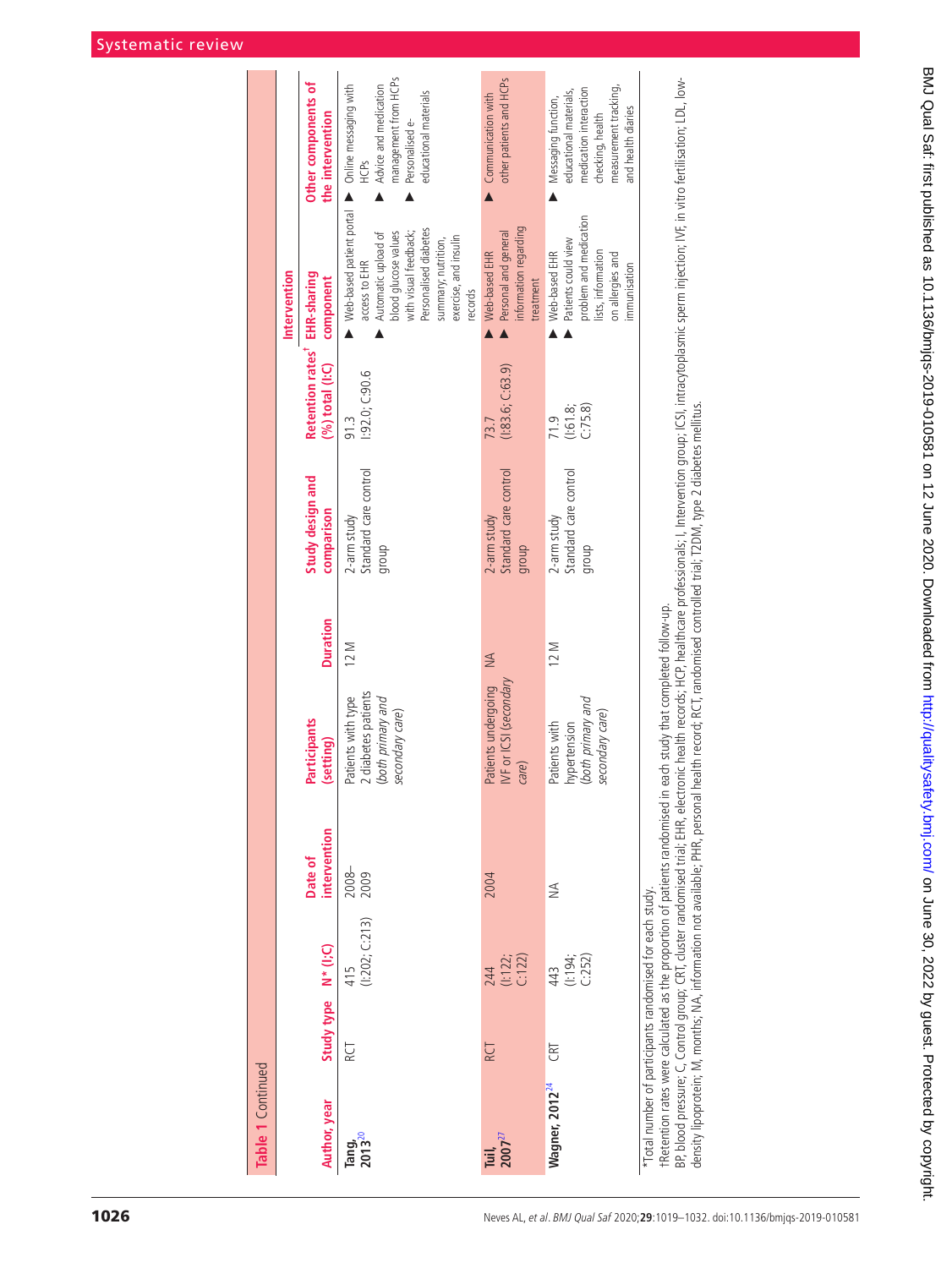

<span id="page-8-0"></span>**Figure 2** Risk of bias assessment cells were colour-coded in orange for high risk of bias, in green for low risk of bias and in grey if risk of bias was unclear.

 $(n=1)$ ,<sup>[26](#page-12-17)</sup> fertility issues  $(n=1)$ <sup>27</sup> and pregnancy.<sup>28</sup> Five studies included service users in general, without focusing on a specific health condition.<sup>[29–33](#page-12-14)</sup>

### **Summary of risk of bias assessment**

Overall,  $50\%$  of the studies included (n=10) were considered good quality, scoring low risk in at least half of the domains evaluated in the risk of bias assessment ([figure](#page-8-0) 2).[15 18 20 22 23 26–28 30 32](#page-12-15). Four studies stood out with an overall low risk of bias for most of the domains evaluated.<sup>15 20 23 27</sup> Due to the nature of the intervention, most studies scored a high risk of bias regarding blinding of participants and personnel; one study showed unclear risk.<sup>33</sup> Blinding of the outcome assessment also showed a high risk of bias in several studies.<sup>14 17 21 22 24-26 28 29 31 32</sup> Only three studies<sup>[15 20 23](#page-12-15)</sup> provided information on trial protocol registration.

### **Interventions and retention rates**

Although all interventions provided participants with web-based access to EHRs, the content made available varied greatly [\(table](#page-3-0) 1). Content available to participants included access to previous medical history and risk factors[,15 20 24 25 28 29 31](#page-12-15) test results[,14 16–19 21 26 31–33](#page-12-10) medication lists,  $^{23}$   $^{24}$   $^{30}$   $^{31}$   $^{33}$  list of allergies,  $^{23}$   $^{24}$  current health conditions, $^{23}$  31 and clinical encounters and

### Systematic review

physician notes. $2631$  One study specifically mentioned the existence of a functionality to download EHR  $data.<sup>31</sup>$  In all studies, the patient access to EHRs was part of a complex intervention with other components. Intervention components included educational materials,  $14 \frac{18-20}{22}$   $22 \frac{24-26}{28}$   $30-32$  generation of personalised action plans/messages,[15 26 31 32](#page-12-15) selfmanagement training,<sup>17</sup> and medication and appointment reminders.<sup>15 16</sup> Twelve studies included secure messaging systems.<sup>[14 17 20–24 27 29–31 33](#page-12-10)</sup> Two studies provided incentives (either financial, $29$  or use of the portal after the study), $^{22}$  and one explicitly mentioned that no incentives were provided.<sup>[18](#page-12-20)</sup> Retention rates were calculated as the proportion of randomised patients in each study that completed follow-up. Three studies did not provide enough information to adequately calculate retention rates (total and per arm).<sup>[14 19 32](#page-12-10)</sup> Among the other studies, only one<sup>28</sup> had a retention rate below 60%.

### **Comparisons**

In most studies, the comparator was usual care (ie, no patient access to EHRs).<sup>14–22</sup> <sup>24 26</sup> <sup>27</sup> <sup>29</sup> <sup>31 32</sup> In three studies, the comparisons were active controls.[28 30 33](#page-12-23) Two studies comprised three arms, $^{23}$   $^{25}$  which are described in further detail in [table](#page-3-0) 1.

### **Outcomes**

Most papers assessed outcomes covering more than one domain (median=2). The domain most frequently assessed was effectiveness (n=14), and the least frequently evaluated were timeliness and equity  $(n=0)$ . Patient-centredness, safety and efficiency were evaluated, respectively, in 11, 4 and 5 studies. A detailed overview of the outcomes evaluated is provided in [online supplementary file 3.](https://dx.doi.org/10.1136/bmjqs-2019-010581)

### Patient-centredness

Eleven studies evaluated the impact of sharing EHRs with patients on patient-centredness, including  $CRTs^{24\overline{3}0\overline{3}1}$  and eight RCTs.<sup>19–22 25–28</sup> While six studies found a beneficial impact in at least one patientcentredness outcome,  $2^{0}$  24–26 30 31 it is important to note that the exact measure of patient-centredness varied considerably across studies. Although patient satisfaction improved in two studies<sup>20 25</sup> (46% vs 40%, p=0.04%and 27.7% vs 24.5%, p<0.0001, respectively), two other failed to show a significant effect. $2227$ One study $31$  showed an increase in patient activation, as measured by the Patient Activation Measure<sup>34</sup> (47 vs 45, p=0.0014), but these results were not replicated in a similar study[.24](#page-12-26) Self-efficacy scores improved in one study<sup>[26](#page-12-17)</sup> using the Diabetes Empowerment Scale<sup>[35](#page-13-4)</sup>  $(+0.14 \text{ vs } -0.16, \text{ p=0.04}),$  but no differences were found in two other studies<sup>22.27</sup> using the Kansas City Cardiomyopathy Questionnaire (KCCQ) and the General Self-Efficacy Scale.<sup>[36](#page-13-5)</sup> Patient empowerment was accessed by the Patient Empowerment Scale $37$  in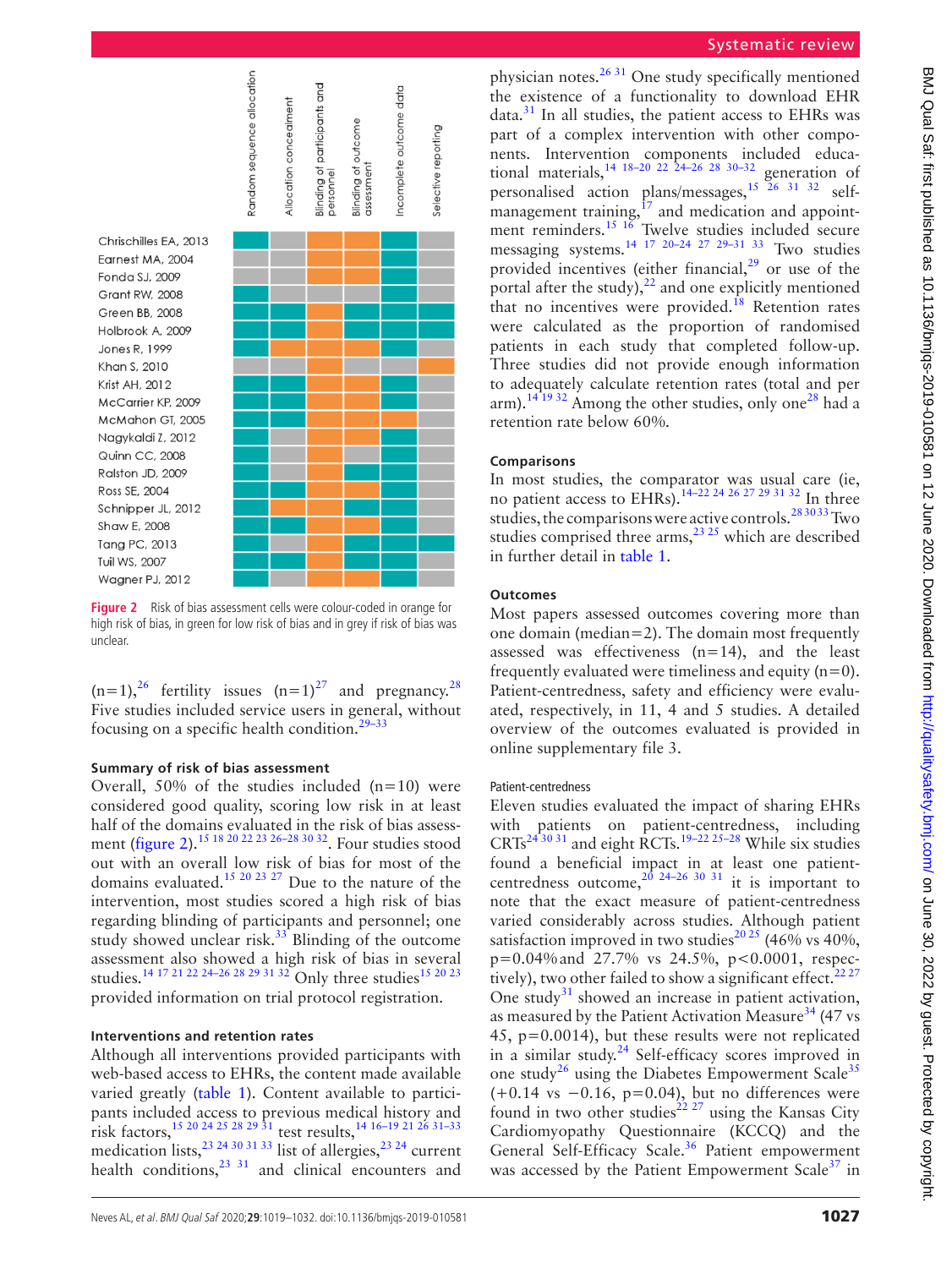two studies<sup>21 24</sup> but a significant improvement in mean scores was found only in one  $(41.2 \text{ vs } 40.1, \text{p}=0.019).$ <sup>24</sup> Three studies evaluated health literacy (ie, patients acknowledging to have learnt something new),  $19^{25}$   $28$ but only one found the intervention to be beneficial (96% vs 74%, p=0.02). Six out of 11 studies (54.5%) scored an overall low risk of bias. The proportion of studies showing a significant positive effect for at least one of the outcomes evaluated was 50% in low risk of bias studies, and 80% in the remaining studies.

### Effectiveness

A total of 14 studies appraised the impact of providing patients with access to EHRs on effectiveness, including 2 CRTs<sup>[24 31](#page-12-26)</sup> and 12 RCTs.<sup>14 15 17–20 22 23 25 26 32 33</sup> Ten out of 14 studies (71.4%) demonstrated a positive impact on effectiveness-related outcomes.<sup>[15 17–20 22 23 25 31 32](#page-12-15)</sup> These studies evaluated the impact on a wide range of health conditions, including depression and anxiety, $^{25}$  $^{25}$  $^{25}$ heart failure, $^{22}$  $^{22}$  $^{22}$  cardiovascular risk (Framingham Score),<sup>[20](#page-12-24)</sup> obesity,<sup>15 23</sup> smoking status,<sup>15</sup> adherence to preventive services<sup>31 32</sup> dyslipidaemia,<sup>17 18 20 24 33</sup> diabetes<sup>14 15</sup> <sup>17–20</sup> <sup>26</sup> <sup>33</sup> and hypertension.<sup>15</sup> <sup>17</sup> <sup>18</sup> <sup>20</sup> <sup>23</sup> <sup>24</sup> <sup>33</sup> In one study using the Hospital Anxiety and Depression Scale, $38$  patient access to EHRs did not change patients' depression scores, and patients in the general computer information group were more anxious than the ones accessing personal records  $(DM=+18\%,$ 95% CI 3.7 to 26.5,  $p=0.001$ .<sup>25</sup> One study found a dramatic improvement in symptom stability scores, assessed by the KCCQ (DM:+17, 95%CI 9 to 29,  $p < 0.001$ ).<sup>[22](#page-12-21)</sup> Two studies found an improvement in LDL-cholesterol levels.<sup>17 20</sup> No significant changes were observed on triglycerides,<sup>[17](#page-12-18)</sup> high-density lipoprotein (HDL)-cholesterol,<sup>17</sup> total cholesterol,<sup>18</sup> body weight, $^{15}$  <sup>23</sup> smoking status<sup>15</sup> or total cardiovascular risk[.20](#page-12-24) Adherence to preventive services improved in the two studies evaluating this aspect<sup>31 32</sup> (ie, use of low-dose aspirin (84.4% vs 67.6%, p<0.0001), complete immunisation  $(95.5\% \text{ vs } 87.2\%, \text{ p}=0.044),$ and uptake of cancer screening (increases ranging from 10.3% to  $+14.3\%$ , all  $p < 0.05$ )). While two studies specifically evaluated adherence to pneumococcal immunisation,  $3132$  only one found a beneficial effect.<sup>31</sup>

Seven out of 14 studies scored an overall low risk of bias (50.0%). The proportion of studies showing a positive effect was 85.7% in the low risk of bias group, and 57.1% in the remaining studies.

### *Meta-analysis*

Data from RCTs evaluating HbA1c and SBP were pooled together, and the respective meta-analyses performed. The six studies evaluating HbA1c<sup>17-20 26 33</sup> comprised 950 participants, from which 894 completed follow-ups. Meta-analyses showed a beneficial effect in effectiveness by reducing HbA1c (unit,  $\%$ ; WMD=  $-0.316$ ; 95% CI  $-0.540$  to  $-0.093$ , p=0.005, I<sup>2</sup>=0%) [\(figure](#page-9-0) 3), which remained significant in sensitivity



<span id="page-9-0"></span>**Figure 3** Forest plots of effect sizes and 95% CIs representing the effect of interventions providing patients access to EHRs in HbA1c, SBP and DBP, using a random-effects model. The area of each square is proportional to the study's size, and therefore to its weight in the meta-analysis. For each study, CIs are represented by horizontal lines; a vertical line representing no effect is also plotted. The meta-analysed measure of effect is plotted as a diamond, the lateral points of which indicate CIs for this estimate. DBP, diastolic blood pressure; EHRs, electronic health records; HbA1c, glycated haemoglobin, SBP, systolic blood pressure.

analyses for low risk of bias studies (WMD=  $-0.405$ ; 95%CI  $-0.711$  to  $-0.099$ ) ([online supplementary](https://dx.doi.org/10.1136/bmjqs-2019-010581) [figure 1](https://dx.doi.org/10.1136/bmjqs-2019-010581)), and long-term interventions only (WMD= −0.272; 95%CI −0.482 to −0.062) ([online supple](https://dx.doi.org/10.1136/bmjqs-2019-010581)[mentary figure 2\)](https://dx.doi.org/10.1136/bmjqs-2019-010581). It is important to note that the study showing a high risk of bias, $19$  was also the one showing the smallest study sample. The funnel plot indicates asymmetry ([online supplementary figure 3\)](https://dx.doi.org/10.1136/bmjqs-2019-010581), suggesting potential publication bias.

The four studies evaluating the impact on blood pressure[17 18 20 23](#page-12-18) (comprising 1308 participants, of which 1021 completed follow-ups) were pooled in a meta-analysis, and showed a significant beneficial effect in SBP (unit: mm Hg; WMD=−1.416; 95% CI  $-2.814$  to  $-0.018$ , p=0.047, I<sup>2</sup>=0%) ([figure](#page-9-0) 3). However, significance was lost after removing the high/unclear risk of bias study<sup>[17](#page-12-18)</sup> (WMD= $-1.375$ ; 95%CI −2.791 to 0.041) [\(online supplementary](https://dx.doi.org/10.1136/bmjqs-2019-010581) [figure 1\)](https://dx.doi.org/10.1136/bmjqs-2019-010581). No significant effect was found in DBP in the meta-analysis (unit: mm Hg; WMD=−0.918; 95%CI  $-2.078$  to 0.242, p=0.121, I<sup>2</sup>=0%) [\(figure](#page-9-0) 3), nor in the sensitivity analysis for low risk of bias studies only (WMD=−0.916; 95%CI −2.089 to 0.257) [\(online](https://dx.doi.org/10.1136/bmjqs-2019-010581)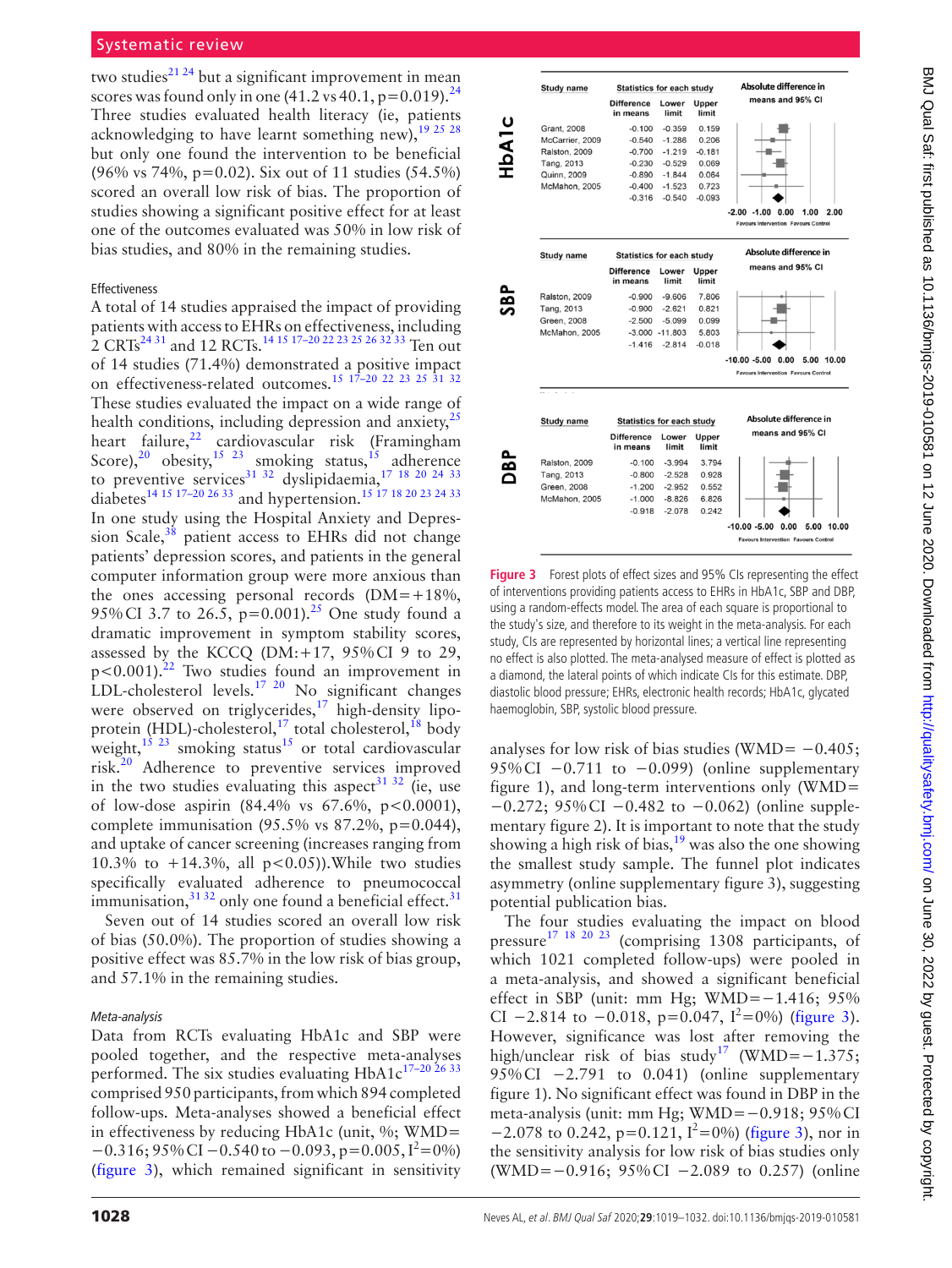Neves AL, et al. BMJ Qual Saf 2020;**29**:1019–1032. doi:10.1136/bmjqs-2019-010581 1029

[supplementary figure 1](https://dx.doi.org/10.1136/bmjqs-2019-010581)). The funnel plots appear symmetrical for SBP and DBP [\(online supplementary](https://dx.doi.org/10.1136/bmjqs-2019-010581)  [figures 4 and 5\)](https://dx.doi.org/10.1136/bmjqs-2019-010581), indicating a similar proportion of studies in each direction of the effect size.

### Safety

All studies<sup>19 22 29 30</sup> showed a beneficial effect for at least one of the outcomes evaluated ([online supplementary](https://dx.doi.org/10.1136/bmjqs-2019-010581)  [file 3](https://dx.doi.org/10.1136/bmjqs-2019-010581)). Two studies evaluated adherence, including general adherence to medical regimens<sup>[22](#page-12-21)</sup> (using the General Adherence Scale from the Medical Outcomes Study  $(MOS)^{39}$  $(MOS)^{39}$  $(MOS)^{39}$  and medication adherence.<sup>22</sup> <sup>29</sup> General adherence (MOS Scores) improved with the intervention<sup>[22](#page-12-21)</sup> (+2.3, 95% CI –3.7 to 8.3, p=0.01), but no significant changes were found in adherence to medication[.22 29](#page-12-21) A beneficial effect was observed in all studies evaluating medication safety,  $19\frac{29\frac{30}{30}}{10}$  including a higher likelihood of reporting discrepancies (53% vs 24%, p < 0.01),<sup>[29](#page-12-14)</sup> to change medications<sup>[19 29](#page-12-19)</sup> (88.3% vs 67.2%, p<0.01; and 84% vs 23%, p=0.002, respectively), and a resulting slightly lower proportion of patients with medication discrepancies (29% vs 30%,  $p=0.01$ ).<sup>30</sup> Two out of four studies scored an overall low risk of bias, and the proportion of studies showing a positive effect was the same in both risk groups (100.0%).

### **Efficiency**

The impact of providing patients with access to EHRs was assessed in five studies.<sup>[16 18 22 24 31](#page-12-16)</sup> As less than four studies assessed the same construct, meta-analysis was not performed, and a descriptive analysis is provided. Number of hospitalisations per subject was lower in one study (0.17 vs 0.20,  $p=0.01$ ),<sup>16</sup> while total number remained unchanged in another ([22](#page-12-21) vs 21,  $p=1.00$ ).<sup>22</sup> Length of stay (in days) did not change in two studies  $(+0.2 \text{ vs } -0.3, \text{ and } 0.42 \text{ vs } 0.34, \text{ respectively})$ ,<sup>18,24</sup> but was shorter in another  $(0.99 \text{ vs } 1.1, \text{ p} < 0.01).$ <sup>16</sup> In the three studies evaluating the number of emergency visits, total numbers were either reduced,<sup>[16](#page-12-16)</sup> increased<sup>22</sup> or remained unchanged. $^{24}$  Number of primary care visits was lower in one study  $(2.9 \text{ vs } 4.3, \text{ p} < 0.0001)$ , <sup>31</sup> but no changes were observed in another (0.0 vs  $-0.2$ ).<sup>[18](#page-12-20)</sup> Two out of five studies scored an overall low risk of bias, and the proportion of studies showing a positive effect was 50.0% and 66.7% in low-risk and high/unclear-risk groups, respectively.

### Timeliness and equity

While none of the studies assessed either timeliness or equity as primary outcome, three studies $21 24 32$  evaluated the predictors of usage of EHRs by patients. Earnest *et al*<sup>[21](#page-12-11)</sup> did not find any associations between usage and race, symptom scores or number of visits; two studies found significant associations between usage and higher education, $32$  number of illnesses,  $32$ younger age, $24$  clinic attended by the patient<sup>24</sup>

self-reported computer skills, $24$  and higher number of internet-use items.[24](#page-12-26)

### **Discussion**

### **Key findings in context of published literature**

This work systematically appraised the impact of EHRs with patient access across the six domains of quality of care as defined by the  $IOM$ :<sup>2</sup> patient-centredness, effectiveness, efficiency, safety, timeliness and equity.

Regarding patient-centredness, results were inconsistent. More than half of the studies included in this domain showed a significant positive effect for at least one outcome, but no clear effect was found for specific outcomes, such as patient satisfaction, patient activation, self-efficacy, patient empowerment or health literacy. These results are line with previous studies<sup>568</sup> that found mixed evidence about the impact in patientcentred outcomes. While providing patients access to EHRs is envisaged as a key strategy to deliver patientcentred care, the diversity of outcomes evaluated, and scales and tools used, hinders pooling of results and the use of meta-analytical approaches. It is critical, therefore, to identify and standardise measures and constructs to evaluate patient-centredness, to allow the application of meta-analytical methods in this domain.

A few studies included showed a positive impact in effectiveness in a range of outcomes (ie, anxiety, cardiac symptoms, LDL-cholesterol), but no significant improvements were found for triglycerides, HDL-cholesterol, total cholesterol, body weight, smoking status or total cardiovascular risk. Two additional studies not captured by our search also suggest that providing patients access to EHRs may improve glaucoma control $40$  and quality of life in patients with asthma.<sup>41</sup> A positive effect was also found in adherence to several preventive services (ie, use of lowdose aspirin, cancer screening), an approach that can be particularly relevant in the context of cancer screening, where higher expected adherence rates have the potential to reduce cancer incidence and mortality.<sup>[42](#page-13-11)</sup> However, the number of studies published per outcome is limited, and further research is needed to increase meta-analytical power and explore the size and impact of the potential effect in specific health conditions.

Our meta-analysis showed a beneficial effect on HbA1c reduction, which remained significant after removing low/unclear-risk studies, or studies in which the intervention lasted less than 12 months. In 2013, Goldzweig *et al* identified several examples of improved outcomes for patients with chronic diseases (including hypertension and diabetes).<sup>[8](#page-12-27)</sup> In 2012, Ammenwerth *et al*<sup>7</sup> performed a systematic review of studies published between 1990 and 2011 and concluded that there was insufficient evidence to document a beneficial effect in effectiveness in patients with access to EHRs. However, by then only two studies (out of the four included in the review) investigated the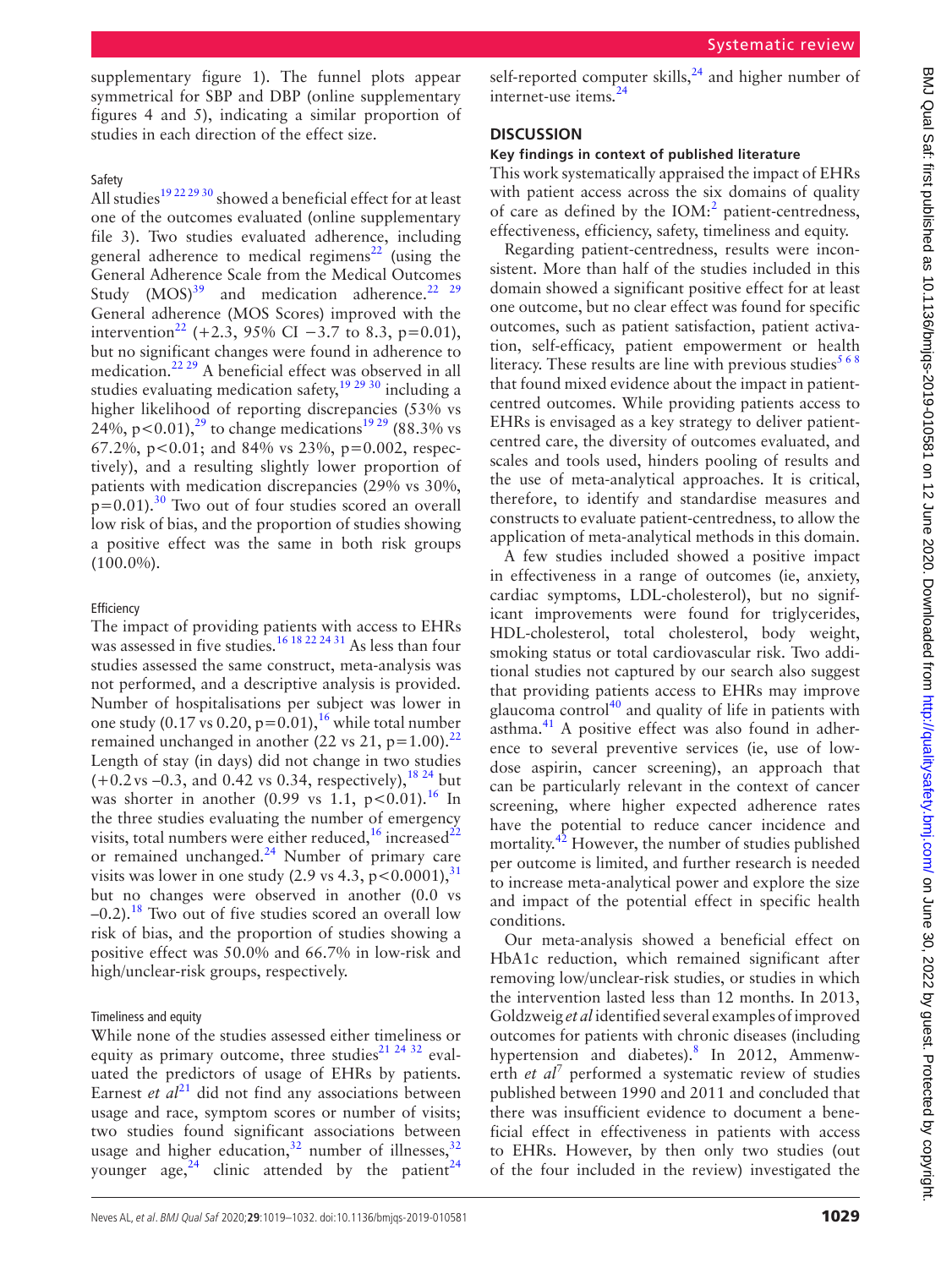### Systematic review

effect on health outcomes. Our meta-analysis demonstrates a mean reduction in absolute values of HbA1c of 0.316% (95%CI −0.540% to −0.093%), with a low heterogeneity ( $I^2$ =0.0) reflecting the specificity of our inclusion criteria. These results have important clinical implications, since an absolute reduction of 1 point on HbA1c levels (expressed in the same unit considered in our meta-analysis) is associated with a significant reduction of deaths related to diabetes (−21%), myocardial infarction (−14%) and microvascular complications  $(-37%)$ .<sup>[43](#page-13-12)</sup> Visual inspection of the funnel plot suggests a potential publication bias, with studies with a lower precision (higher SE) reporting a greater beneficial effect. However, the meta-analysed effect remained significant after removing the study that stood out with a smallest sample size.<sup>1</sup>

Although our meta-analysis found a beneficial effect in SBP, statistical significance was lost in sensitivity analysis for low risk of bias studies only; no significant effect was found in DBP. It must be noted, however, that the number of studies included is low, and further evidence is needed to establish robust conclusions.

For the efficiency domain, most studies included found either no change, or a reduction of healthcare usage (in primary care visits, $31$  or inpatient or emergency contacts).[16](#page-12-16) Ammenwerth *et al*, [7](#page-12-5) have also previously suggested a significant reduction in office visit rates. Further studies are required to clarify the impact on this dimension and pave the way to meta-analytical approaches that can provide further insights on the effect size in the various dimensions of healthcare usage.

Our work suggests that the intervention improves general adherence, but not medication adherence however, a strong body of evidence showed a positive effect in medication safety. A previous study has suggested that patients find this approach valuable, and reported either unchanged or improved rela-tionships with their clinician when using it.<sup>[44](#page-13-13)</sup> Further studies should further explore patients' willingness and ability to report errors in their records, and also which specific groups are most likely to benefit. These results are in line with the findings of Mould *et al*, de Lusignan *et al* and Ammenwerth *et al*, who previously suggested that these digital solutions positively impacted patient safety.<sup>679</sup>

Finally, we found no studies specifically focusing on the impact on timeliness or equity. Uptake of portals may differ by patient-specific factors, with lower use by racial and ethnic minorities, patients with lower education level or literacy, thus leading to digital-led health inequities.<sup>[8](#page-12-27)</sup> Davis Giardina *et al*<sup>[5](#page-12-3)</sup> reported that, up to 2012, no studies had assessed any of these domains. Eight years later, these aspects remain unexplored.

### **Strengths and limitations**

Five landmark reviews have been published to date evaluating the impact of EHRs with patient access

on different aspects of quality of care.<sup>5–9</sup> Only one systematic review had focused on randomised trials, having found two studies investigating the impact on effectiveness.

Our systematic review included studies published between 1997 and 2017 and retrieved a total of 20 randomised trials. This study has several strengths: a predefined, openly available protocol was followed $12$ (with any changes described in [online supplemen](https://dx.doi.org/10.1136/bmjqs-2019-010581)[tary file 2](https://dx.doi.org/10.1136/bmjqs-2019-010581)); only randomised trials were included; focused exclusively on EHRs; and impact was assessed in all domains of quality of care, with meta-analysis performed whenever possible.

Only half of the studies included had an overall low risk of bias score. A possible approach to improve blinding in web-based interventions, or to test the impact of specific components, could be using A/B testing, a technique used for website optimisation that compares variation against a standard experience, and determines which variant is more effective.<sup>[45](#page-13-14)</sup>

### **Conclusion**

Our results suggest that providing patients with access to EHRs can improve patient safety and effectiveness. More methodologically robust studies are necessary to increase the strength of these conclusions, and to enhance meta-analytical power. For EHRs with patient access to be broadly used, it is important to focus on interventions that enhance adoption and measure usage, and issues of equity in both aspects need to be addressed by policy makers when implementing such programmes. $46$ 

### **Author affiliations**

<sup>1</sup>Patient Safety Translational Research Centre, Institute of Global Health Innovation, Imperial College London, London, UK

<sup>2</sup> Center for Health Technology and Services Research / Department of

Community Medicine, Health Information and Decision (CINTESIS/MEDCIDS),

Faculty of Medicine, University of Porto, Porto, Portugal

<sup>3</sup>Westmead Applied Research Centre, Faculty of Medicine and Health, University of Sydney, Sydney, New South Wales, Australia

<sup>4</sup> Centre for Health Informatics, Australian Institute of Health Innovation, Sydney, New South Wales, Australia

<sup>5</sup>Department of Health Policy, London School of Economics & Political Science, London, UK

### **Twitter** Ana Luisa Neves [@ana\\_luisa\\_neves](https://twitter.com/ana_luisa_neves)

**Contributors** Conception and design of the work: ALN, AWC. Database searching: ALN, LF. Full text screening: ALN, LF. Outcome data extraction: ALN, LF. Risk of bias: ALN, LL, LF. Data analysis and interpretation: ALN, LL, LF, AWC, EM. Critical revision of drafts for important intellectual content. ALN, AWC, LF, LL, EM, AD. Final approval of the version to be published: ALN, AWC, LF, LL, EM, AD.

**Funding** This work is supported by the National Institute for Health Research (NIHR) Imperial Patient Safety Translation Research Centre. Infrastructure support was provided by the NIHR Imperial Biomedical Research Centre. The study funder(s) did not play a role in study design; in the collection, analysis, and interpretation of data; in the writing of the report; and in the decision to submit the article for publication. In addition, researchers were independent from funders, and all authors had full access to all of the data included in this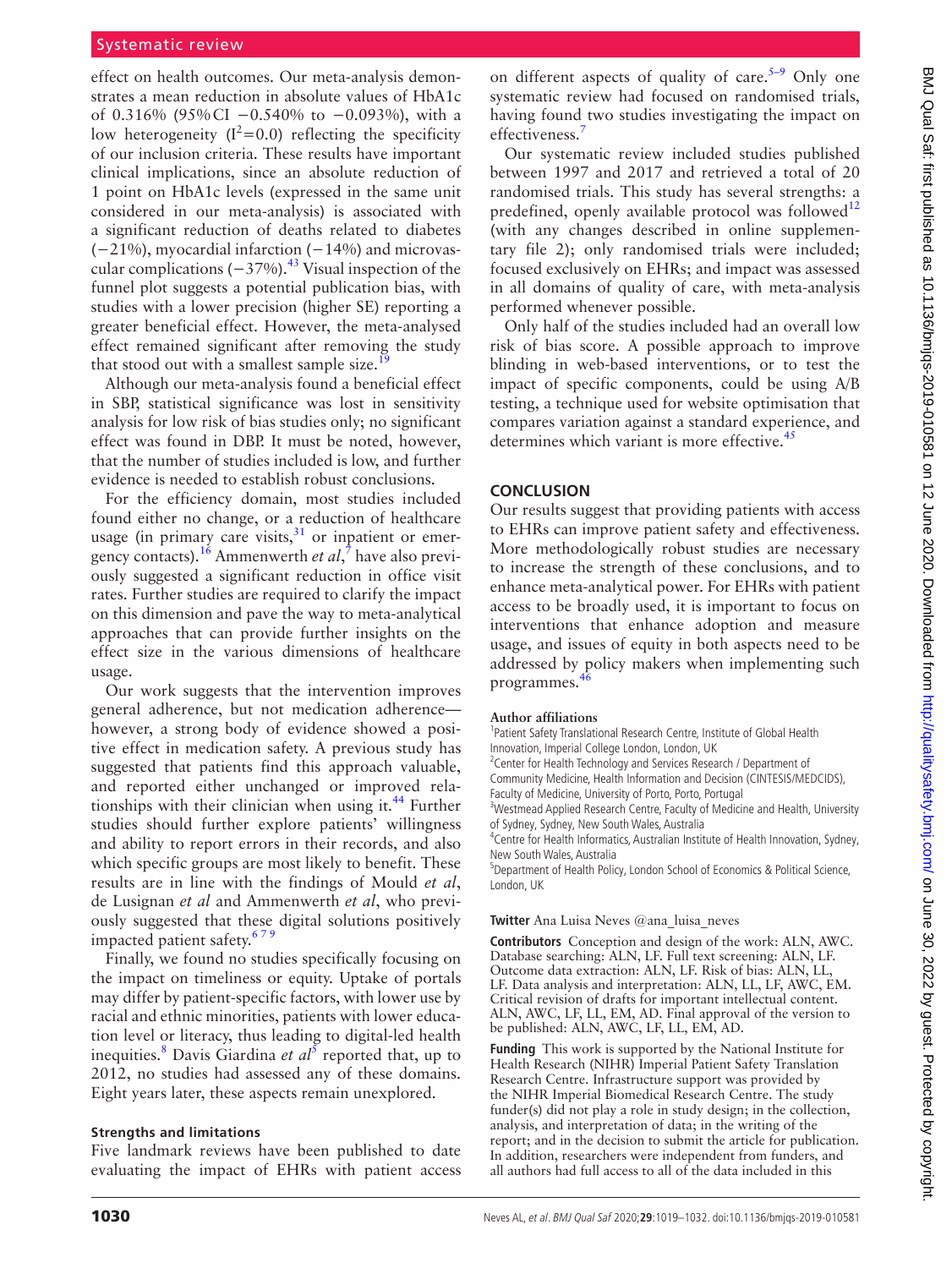### study and can take responsibility for the integrity of the data and the accuracy of the data analysis.

**Competing interests** None declared.

**Patient consent for publication** Not required.

**Provenance and peer review** Not commissioned; externally peer reviewed.

**Data availability statement** All data relevant to the study are included in the article or uploaded as supplementary information. Data supporting the findings of this study are available within the article and its supplementary materials.

**Open access** This is an open access article distributed in accordance with the Creative Commons Attribution 4.0 Unported (CC BY 4.0) license, which permits others to copy, redistribute, remix, transform and build upon this work for any purpose, provided the original work is properly cited, a link to the licence is given, and indication of whether changes were made. See: [https://creativecommons.org/licenses/by/4.0/.](https://creativecommons.org/licenses/by/4.0/)

### **ORCID iDs**

Ana Luisa Neves <http://orcid.org/0000-0002-7107-7211> Lisa Freise <http://orcid.org/0000-0002-3558-0063> Erik Mayer <http://orcid.org/0000-0002-5509-4580>

### **References**

- <span id="page-12-0"></span>1 Dickey LL. Promoting preventive care with patient-held minirecords: a review. *[Patient Educ Couns](http://dx.doi.org/10.1016/0738-3991(93)90115-D)* 1993;20:37–47.
- <span id="page-12-1"></span>2 Institute of Medicine (US) Committee on Quality of Health Care in America. *Crossing the quality chasm: a new health system for the 21st century*. Washington DC: National Academy Press (US), 2001.
- 3 Scholl I, Zill JM, Härter M, *et al*. An integrative model of patient-centeredness - a systematic review and concept analysis. *[PLoS One](http://dx.doi.org/10.1371/journal.pone.0107828)* 2014;9:e107828.
- <span id="page-12-2"></span>4 Arah OA, Klazinga NS, Delnoij DMJ, *et al*. Conceptual frameworks for health systems performance: a quest for effectiveness, quality, and improvement. *[Int J Qual Health](http://dx.doi.org/10.1093/intqhc/mzg049)  [Care](http://dx.doi.org/10.1093/intqhc/mzg049)* 2003;15:377–98.
- <span id="page-12-3"></span>5 Davis Giardina T, Menon S, Parrish DE, *et al*. Patient access to medical records and healthcare outcomes: a systematic review. *[J Am Med Inform Assoc](http://dx.doi.org/10.1136/amiajnl-2013-002239)* 2014;21:737–41.
- <span id="page-12-28"></span>6 de Lusignan S, Mold F, Sheikh A, *et al*. Patients' online access to their electronic health records and linked online services: a systematic interpretative review. *[BMJ Open](http://dx.doi.org/10.1136/bmjopen-2014-006021)* 2014;4:e006021.
- <span id="page-12-5"></span>7 Ammenwerth E, Schnell-Inderst P, Hoerbst A. The impact of electronic patient portals on patient care: a systematic review of controlled trials. *[J Med Internet Res](http://dx.doi.org/10.2196/jmir.2238)* 2012;14:e162.
- <span id="page-12-27"></span>8 Goldzweig CL, Orshansky G, Paige NM, *et al*. Electronic patient portals: evidence on health outcomes, satisfaction, efficiency, and attitudes: a systematic review. *[Ann Intern Med](http://dx.doi.org/10.7326/0003-4819-159-10-201311190-00006)* 2013;159:677–87.
- <span id="page-12-4"></span>9 Mold F, de Lusignan S, Sheikh A, *et al*. Patients' online access to their electronic health records and linked online services: a systematic review in primary care. *[Br J Gen Pract](http://dx.doi.org/10.3399/bjgp15X683941)* 2015;65:e141–51.
- <span id="page-12-6"></span>10 Blumenthal D, Squires D. Giving patients control of their EHR data. *[J Gen Intern Med](http://dx.doi.org/10.1007/s11606-014-3071-y)* 2015;30:42–3.
- <span id="page-12-7"></span>11 Moher D, Shamseer L, Clarke M, *et al*. Preferred reporting items for systematic review and meta-analysis protocols (PRISMA-P) 2015 statement. *[Syst Rev](http://dx.doi.org/10.1186/2046-4053-4-1)* 2015;4:1.
- <span id="page-12-8"></span>12 Neves AL, Carter AW, Freise L, *et al*. Impact of sharing electronic health records with patients on the quality and safety of care: a systematic review and narrative synthesis protocol. *[BMJ Open](http://dx.doi.org/10.1136/bmjopen-2017-020387)* 2018;8:e020387.
- <span id="page-12-9"></span>13 Higgins JPT, Thomas J, Chandler J, *et al*. *Cochrane Handbok for systematic reviews of interventions*. 2nd edn. Chichester, UK, 2019.
- <span id="page-12-10"></span>14 Fonda SJ, McMahon GT, Gomes HE, *et al*. Changes in diabetes distress related to participation in an Internet-based diabetes care management program and glycemic control. *[J](http://dx.doi.org/10.1177/193229680900300113)  [Diabetes Sci Technol](http://dx.doi.org/10.1177/193229680900300113)* 2009;3:117–24.
- <span id="page-12-15"></span>15 Holbrook A, Thabane L, Keshavjee K, *et al*. Individualized electronic decision support and reminders to improve diabetes care in the community: compete II randomized trial. *[CMAJ](http://dx.doi.org/10.1503/cmaj.081272)* 2009;181:37–44.
- <span id="page-12-16"></span>16 Khan S, Maclean CD, Littenberg B. The effect of the Vermont diabetes information system on inpatient and emergency room use: results from a randomized trial. *[Health Outcomes Res Med](http://dx.doi.org/10.1016/j.ehrm.2010.03.002)* 2010;1:e61–6.
- <span id="page-12-18"></span>17 McMahon GT, Gomes HE, Hickson Hohne S, *et al*. Web-Based care management in patients with poorly controlled diabetes. *[Diabetes Care](http://dx.doi.org/10.2337/diacare.28.7.1624)* 2005;28:1624–9.
- <span id="page-12-20"></span>18 Ralston JD, Hirsch IB, Hoath J, *et al*. Web-Based collaborative care for type 2 diabetes: a pilot randomized trial. *[Diabetes](http://dx.doi.org/10.2337/dc08-1220)  [Care](http://dx.doi.org/10.2337/dc08-1220)* 2009;32:234–9.
- <span id="page-12-19"></span>19 Quinn CC, Clough SS, Minor JM, *et al*. WellDoc mobile diabetes management randomized controlled trial: change in clinical and behavioral outcomes and patient and physician satisfaction. *[Diabetes Technol Ther](http://dx.doi.org/10.1089/dia.2008.0283)* 2008;10:160–8.
- <span id="page-12-24"></span>20 Tang PC, Overhage JM, Chan AS, *et al*. Online disease management of diabetes: engaging and motivating patients online with enhanced resources-diabetes (EMPOWER-D), a randomized controlled trial. *[J Am Med Inform Assoc](http://dx.doi.org/10.1136/amiajnl-2012-001263)* 2013;20:526–34.
- <span id="page-12-11"></span>21 Earnest MA, Ross SE, Wittevrongel L, *et al*. Use of a patientaccessible electronic medical record in a practice for congestive heart failure: patient and physician experiences. *[J Am Med](http://dx.doi.org/10.1197/jamia.M1479)  [Inform Assoc](http://dx.doi.org/10.1197/jamia.M1479)* 2004;11:410–7.
- <span id="page-12-21"></span>22 Ross SE, Moore LA, Earnest MA, *et al*. Providing a webbased online medical record with electronic communication capabilities to patients with congestive heart failure: randomized trial. *[J Med Internet Res](http://dx.doi.org/10.2196/jmir.6.2.e12)* 2004;6:e12.
- <span id="page-12-12"></span>23 Green BB, Cook AJ, Ralston JD, *et al*. Effectiveness of home blood pressure monitoring, web communication, and pharmacist care on hypertension control: a randomized controlled trial. *[JAMA](http://dx.doi.org/10.1001/jama.299.24.2857)* 2008;299:2857–67.
- <span id="page-12-26"></span>24 Wagner PJ, Dias J, Howard S, *et al*. Personal health records and hypertension control: a randomized trial. *[J Am Med](http://dx.doi.org/10.1136/amiajnl-2011-000349)  [Inform Assoc](http://dx.doi.org/10.1136/amiajnl-2011-000349)* 2012;19:626–34.
- <span id="page-12-13"></span>25 Jones R, Pearson J, McGregor S, *et al*. Randomised trial of personalised computer based information for cancer patients. *[BMJ](http://dx.doi.org/10.1136/bmj.319.7219.1241)* 1999;319:1241–7.
- <span id="page-12-17"></span>26 McCarrier KP, Ralston JD, Hirsch IB, *et al*. Web-Based collaborative care for type 1 diabetes: a pilot randomized trial. *[Diabetes Technol Ther](http://dx.doi.org/10.1089/dia.2008.0063)* 2009;11:211–7.
- <span id="page-12-25"></span>27 Tuil WS, Verhaak CM, Braat DDM, *et al*. Empowering patients undergoing in vitro fertilization by providing Internet access to medical data. *[Fertil Steril](http://dx.doi.org/10.1016/j.fertnstert.2006.11.197)* 2007;88:361–8.
- <span id="page-12-23"></span>28 Shaw E, Howard M, Chan D, *et al*. Access to web-based personalized antenatal health records for pregnant women: a randomized controlled trial. *[J Obstet Gynaecol Can](http://dx.doi.org/10.1016/S1701-2163(16)32711-6)* 2008;30:38–43.
- <span id="page-12-14"></span>29 Chrischilles EA, Hourcade JP, Doucette W, *et al*. Personal health records: a randomized trial of effects on elder medication safety. *[J Am Med Inform Assoc](http://dx.doi.org/10.1136/amiajnl-2013-002284)* 2014;21:679–86.
- <span id="page-12-22"></span>30 Schnipper JL, Gandhi TK, Wald JS, *et al*. Effects of an online personal health record on medication accuracy and